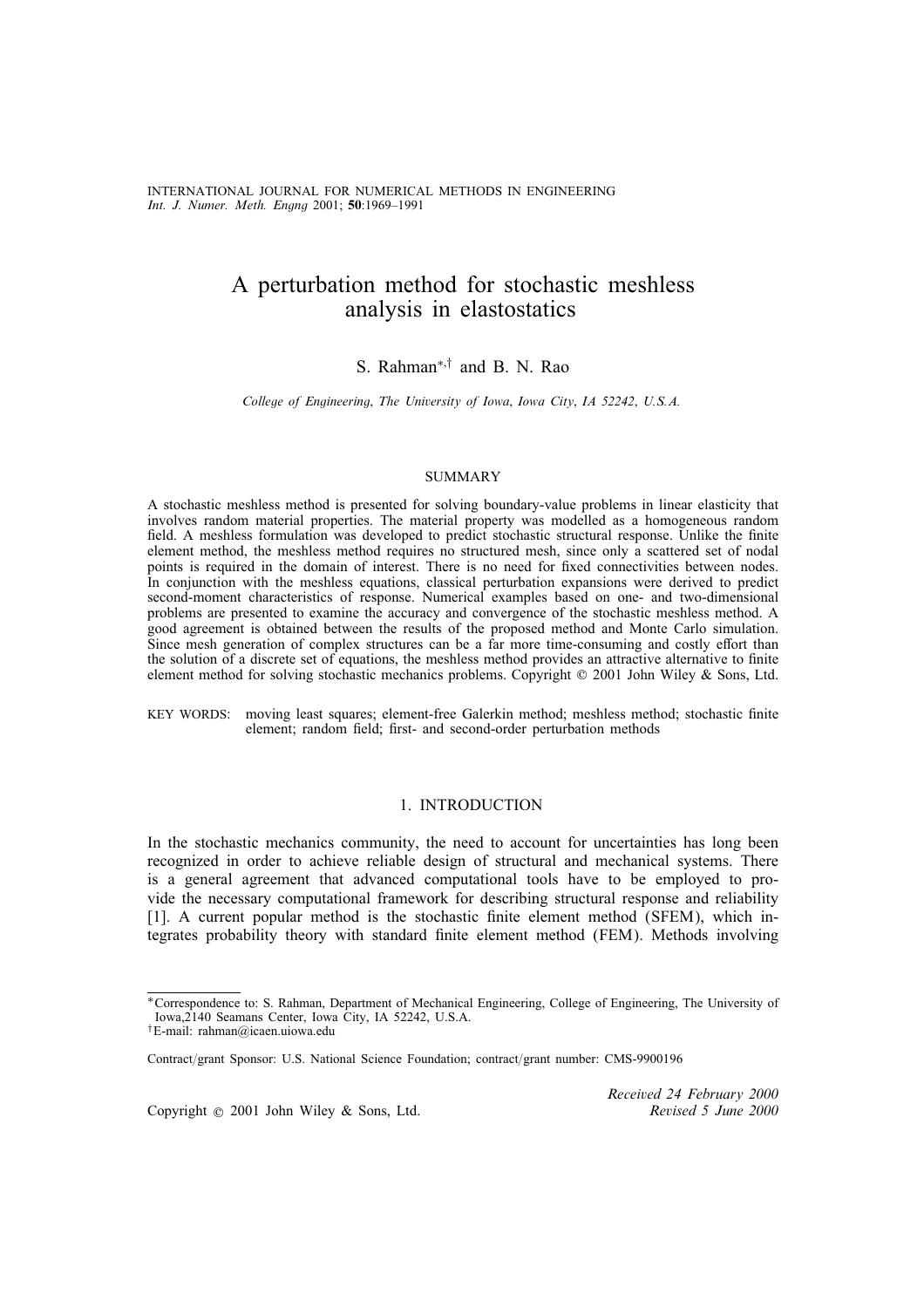perturbation expansion  $[2, 3]$ , Neumann series expansion  $[4, 5]$ , first- and second-order reliability algorithms [6–8], and Monte Carlo simulation (MCS) [9; 10] have been developed and extensively used for probabilistic analysis of complex structures. However, all SFEMs require a structured mesh for performing underlying nite element analysis. It is generally recognized that successful meshing of complex geometric configurations can be difficult, time consuming and expensive. For linear analysis, for example, mesh generation is often much more time-consuming than the assembly and solution of FEM equations. This issue is further exacerbated when solving solid mechanics problems characterized by a continuous change in geometry of the domain under analysis. Crack propagation in solids and simulation of manufacturing processes involving large deformation, such as extrusion, molding, metal forming, are prime examples where standard FEM today is still ineffective in handling a large number of remeshings and severe mesh distortion, respectively. These problems are not well suited to traditional methods, such as finite element or finite difference methods. The underlying structures of these methods, which rely on a mesh, are quite cumbersome in treating moving cracks or mesh distortion. Consequently, the only viable option using the FEM is to remesh during each discrete step of model evolution. This creates numerical difficulties even in the deterministic analysis, often leading to degradation of solution accuracy, complexity in computer programming, and a computationally intensive environment. Therefore, there is a considerable interest towards eliminating or greatly simplifying the meshing task.

In recent years, a class of meshfree or meshless methods, such as smooth particle hydrodynamics  $[11-13]$ , the diffuse element method  $[14]$ , the element-free Galerkin method (EFGM) [15–18], h–p clouds [19], partition of unity [20] and the reproducing kernel particle method [21; 22], have been developed that do not require a structured mesh to discretize the problem. These methods employ new approximation theories, which allow the resultant shape functions to be constructed entirely in terms of arbitrarily placed nodes. Since no element connectivity data are needed, the burdensome meshing required by FEM is avoided. Since mesh generation of complex structures can be a far more time-consuming and costly effort than the solution of a discrete set of linear equations, meshless method provides an attractive alternative to FEM. However, all current developments in meshless methods have so far focused on deterministic problems. Probabilistic models using meshless methods have not received much attention. Hence, stochastic analysis involving meshless methods provides a rich, relatively unexplored, area for future research.

This paper presents a stochastic meshless method for solving boundary-value problems in linear elasticity that involves random material properties. The material property was modelled as a homogeneous Gaussian random field. The random field was discretized into a set of random variables with their properties obtained from the properties of random field. In conjunction with the meshless equations, first- and second-order perturbation expansions were derived to predict second-moment characteristics of structural response. Numerical examples based on one- and two-dimensional (1D and 2D) elasticity problems are presented to examine the accuracy and convergence of the stochastic meshless method.

#### 2. MOVING LEAST-SQUARES APPROXIMATION

Consider a function,  $u(\mathbf{x})$  over a domain,  $\Omega \subseteq \mathfrak{R}^K$ , where  $K = 1, 2$ , or 3. Let  $\Omega_{\mathbf{x}} \subseteq \Omega$  denote a sub-domain describing the neighbourhood of a point,  $\mathbf{x} \in \mathbb{R}^K$  located in  $\Omega$ . According to moving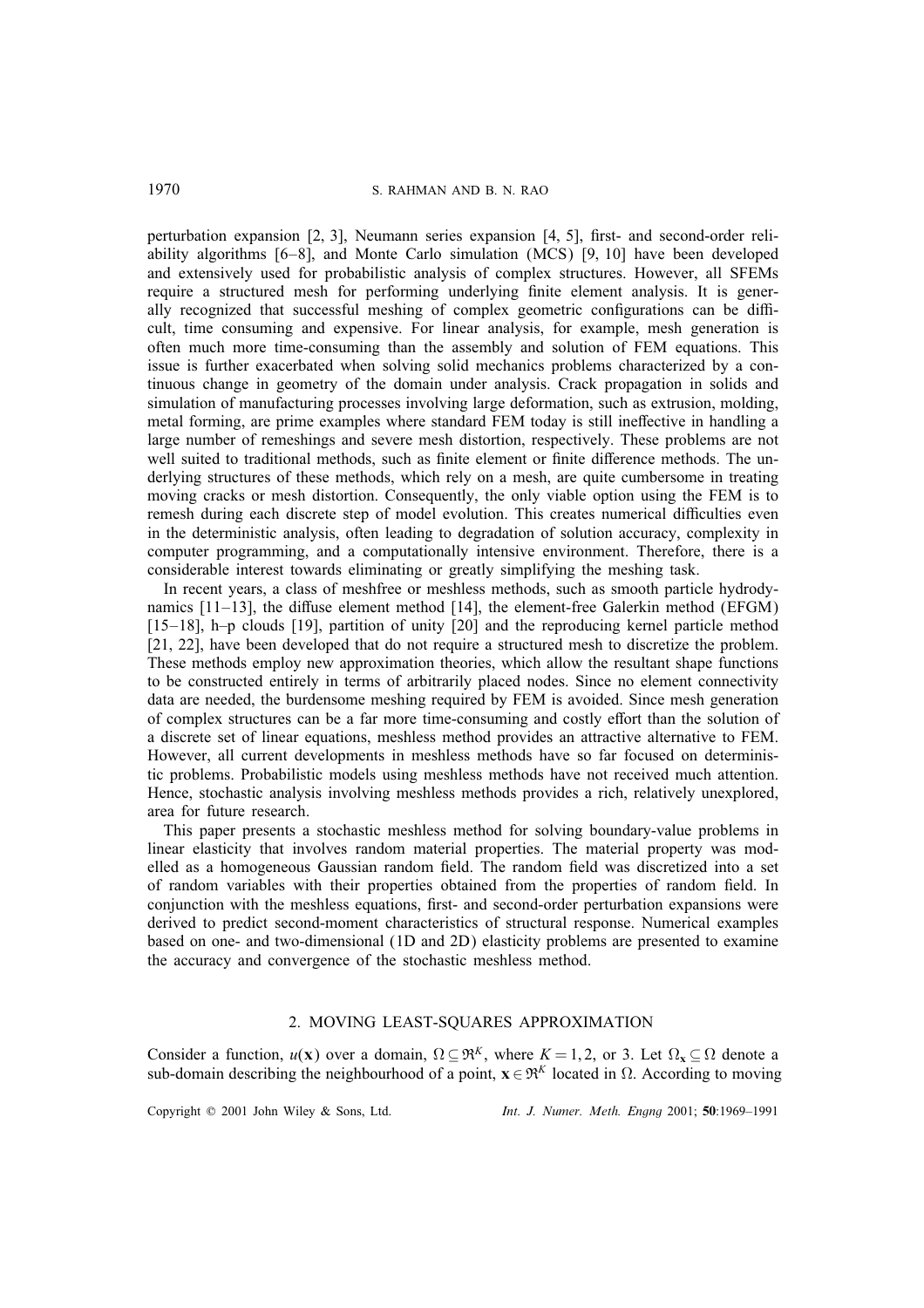least squares (MLS) [23], the approximation,  $u^h(x)$  of  $u(x)$  is

$$
u^{h}(\mathbf{x}) = \sum_{i=1}^{m} p_{i}(\mathbf{x}) a_{i}(\mathbf{x}) = \mathbf{p}^{T}(\mathbf{x}) \mathbf{a}(\mathbf{x})
$$
\n(1)

where  $\mathbf{p}^T(\mathbf{x}) = \{p_1(\mathbf{x}), p_2(\mathbf{x}), \dots, p_m(\mathbf{x})\}$  is a vector of complete basis functions of order m and  $\mathbf{a}(\mathbf{x}) = \{a_1(\mathbf{x}), a_2(\mathbf{x}),..., a_m(\mathbf{x})\}$  is a vector of unknown parameters that depend on x. The basis functions should satisfy the following properties: (1)  $p_1(\mathbf{x}) = 1$ , (2)  $p_i(\mathbf{x}) \in C<sup>s</sup>(\Omega)$ ,  $i = 1, 2, \ldots, m$ , where  $C^{s}(\Omega)$  is a set of functions that have continuous derivatives up to order s on  $\Omega$ , and (3)  $p_i(\mathbf{x})$ ,  $i = 1, 2, ..., m$  constitute a linearly independent set. For example, in two dimensions  $(K = 2)$  with  $x_1$ - and  $x_2$ -co-ordinates

$$
\mathbf{p}^{\mathrm{T}}(\mathbf{x}) = \{1, x_1, x_2\}, \quad m = 3
$$
 (2)

and

$$
\mathbf{p}^{\mathrm{T}}(\mathbf{x}) = \{1, x_1, x_2, x_1^2, x_1 x_2, x_2^2\}, \quad m = 6 \tag{3}
$$

representing linear and quadratic basis functions, respectively. They are commonly used in solid mechanics.

In Equation (1), the coefficient vector,  $\mathbf{a}(\mathbf{x})$  is determined by minimizing a weighted discrete  $\mathscr{L}_2$  norm, defined as

$$
J(\mathbf{x}) = \sum_{I=1}^{n} w_I(\mathbf{x}) [\mathbf{p}^{T}(\mathbf{x}_I)\mathbf{a}(\mathbf{x}) - d_I]^2 = [\mathbf{Pa}(\mathbf{x}) - \mathbf{d}]^{T} \mathbf{W} [\mathbf{Pa}(\mathbf{x}) - \mathbf{d}]
$$
(4)

where  $\mathbf{x}_I$  denotes the co-ordinates of node I,  $\mathbf{d}^T = \{d_1, d_2, ..., d_n\}$  with  $d_I$  representing the nodal parameter [not the nodal values of  $u^h(x)$ ] for node I,  $W = diag[w_1(x), w_2(x), ..., w_n(x)]$ with  $w_I(x)$  denoting the weight function associated with node I such that  $w_I(x) > 0$  for all x in the support  $\Omega_x$  of  $w_I(x)$  and *zero* otherwise, *n* is the number of nodes in  $\Omega_x$  for which  $w_I(\mathbf{x}) > 0$ , and

$$
\mathbf{P} = \begin{bmatrix} \mathbf{p}^{T}(\mathbf{x}_{1}) \\ \mathbf{p}^{T}(\mathbf{x}_{2}) \\ \vdots \\ \mathbf{p}^{T}(\mathbf{x}_{n}) \end{bmatrix} \in \mathscr{L}(\mathfrak{R}^{n} \times \mathfrak{R}^{m})
$$
(5)

The stationarity of  $J(\mathbf{x})$  with respect to  $\mathbf{a}(\mathbf{x})$  yields

$$
A(x)a(x) = C(x)d
$$
 (6)

where

$$
\mathbf{A}(\mathbf{x}) = \sum_{I=1}^{n} w_I(\mathbf{x}) \mathbf{p}(\mathbf{x}_I) \mathbf{p}^{\mathrm{T}}(\mathbf{x}_I) = \mathbf{P}^{\mathrm{T}} \mathbf{W} \mathbf{P}
$$
(7)

$$
\mathbf{C}(\mathbf{x}) = [w_1(\mathbf{x})\mathbf{p}(\mathbf{x}_1), \dots, w_n(\mathbf{x})\mathbf{p}(\mathbf{x}_n)] = \mathbf{P}^{\mathrm{T}}\mathbf{W}
$$
\n(8)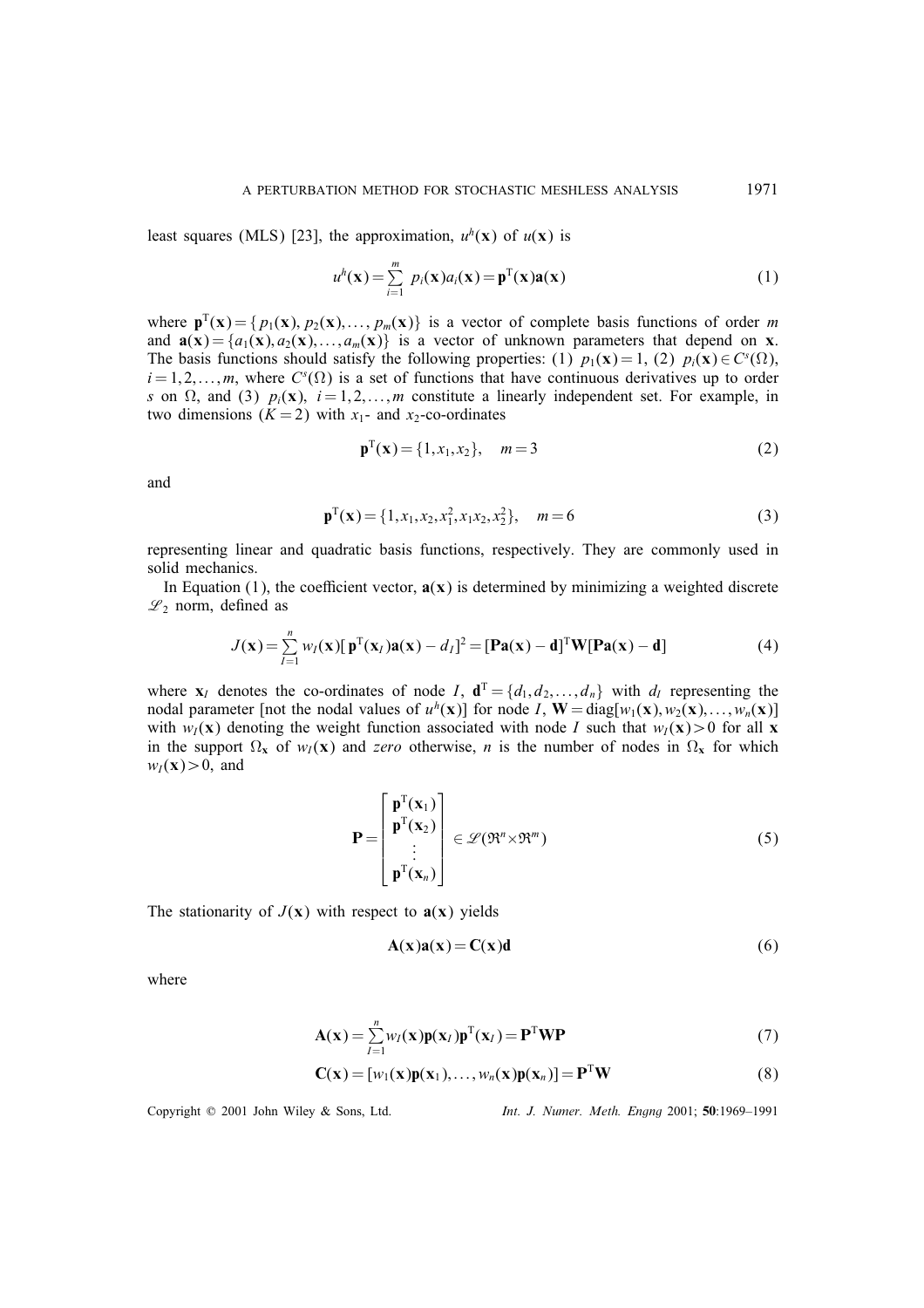Solving  $a(x)$  from Equation (6) and then substituting it in Equation (1) gives

$$
u^{h}(\mathbf{x}) = \sum_{I=1}^{n} \Phi_{I}(\mathbf{x}) d_{I} = \mathbf{\Phi}^{T}(\mathbf{x}) \mathbf{d}
$$
(9)

where

$$
\mathbf{\Phi}^{\mathrm{T}}(\mathbf{x}) = {\Phi_1(\mathbf{x}), \Phi_2(\mathbf{x}), \dots, \Phi_n(\mathbf{x})} = \mathbf{p}^{\mathrm{T}}(\mathbf{x})\mathbf{A}^{-1}(\mathbf{x})\mathbf{C}(\mathbf{x})
$$
\n(10)

is a vector with its Ith component

$$
\Phi_I(\mathbf{x}) = \sum_{j=1}^m p_j(\mathbf{x}) [\mathbf{A}^{-1}(\mathbf{x}) \mathbf{C}(\mathbf{x})]_{jl} \tag{11}
$$

representing the shape function of the MLS approximation corresponding to node I. The partial derivatives of  $\Phi_I(x)$  can be obtained as follows:

$$
\Phi_{I,i}(\mathbf{x}) = \sum_{j=1}^{m} \{ p_{j,i}(\mathbf{A}^{-1}\mathbf{C})_{jl} + p_j(\mathbf{A}_{,i}^{-1}\mathbf{C} + \mathbf{A}^{-1}\mathbf{C}_{,i})_{jl} \}
$$
(12)

where

$$
\mathbf{A}_{,i}^{-1} = -\mathbf{A}^{-1}\mathbf{A}_{,i}\mathbf{A}^{-1} \tag{13}
$$

in which ( ),  $i = \partial(y/\partial x_i)$ .

## 3. WEIGHT FUNCTION

An important ingredient of EFGM or other meshless methods is the weight function,  $w(x)$ . The choice of the weight function can affect the MLS approximation of  $u^h(x)$ . In this work, a new weight function based on the student's t-distribution is proposed. It is given by

$$
w_I(\mathbf{x}) = \begin{cases} \frac{(1 + \beta^2 z_I^2 / z_{ml}^2)^{-(1 + \beta)/2} - (1 + \beta^2)^{-(1 + \beta)/2}}{1 - (1 + \beta^2)^{-(1 + \beta)/2}}, & z_I \le z_{ml} \\ 0, & z_I > z_{ml} \end{cases}
$$
(14)

where  $\beta$  is a shape controlling parameter of the weight function,  $z_I = ||\mathbf{x} - \mathbf{x}_I||$  is the distance from a sampling point, x to a node  $x_I$ ,  $z_{mI}$  is the domain of influence of node I such that

$$
z_{\rm ml} = z_{\rm max} z_{\rm cl} \tag{15}
$$

In Equation (15),  $z_{cl}$  is a characteristic nodal spacing distance which is chosen such that the node I has enough number of neighbors sufficient for regularity of  $A(x)$  in Equation (7) (which is used to determine the MLS approximant), and  $z_{\text{max}}$  is a scaling parameter. Note, the t-distribution used in Equation (14) represents the probability density function of a standard Gaussian random variable divided by the square root of a chi-squared random variable with  $\beta$  degrees of freedom [24].

The smoothness of the shape function,  $\Phi_l(x)$ , is governed by the smoothness of the weight function and basis functions. If  $p_i(\mathbf{x}) \in C^s(\Omega)$  and  $w_i(\mathbf{x}) \in C^r(\Omega)$ , then it can be shown that  $\Phi_I(\mathbf{x}) \in C^{\min(r,s)}(\Omega)$ . To avoid poorly formed shape functions,  $w(\mathbf{x})$  should be unity at the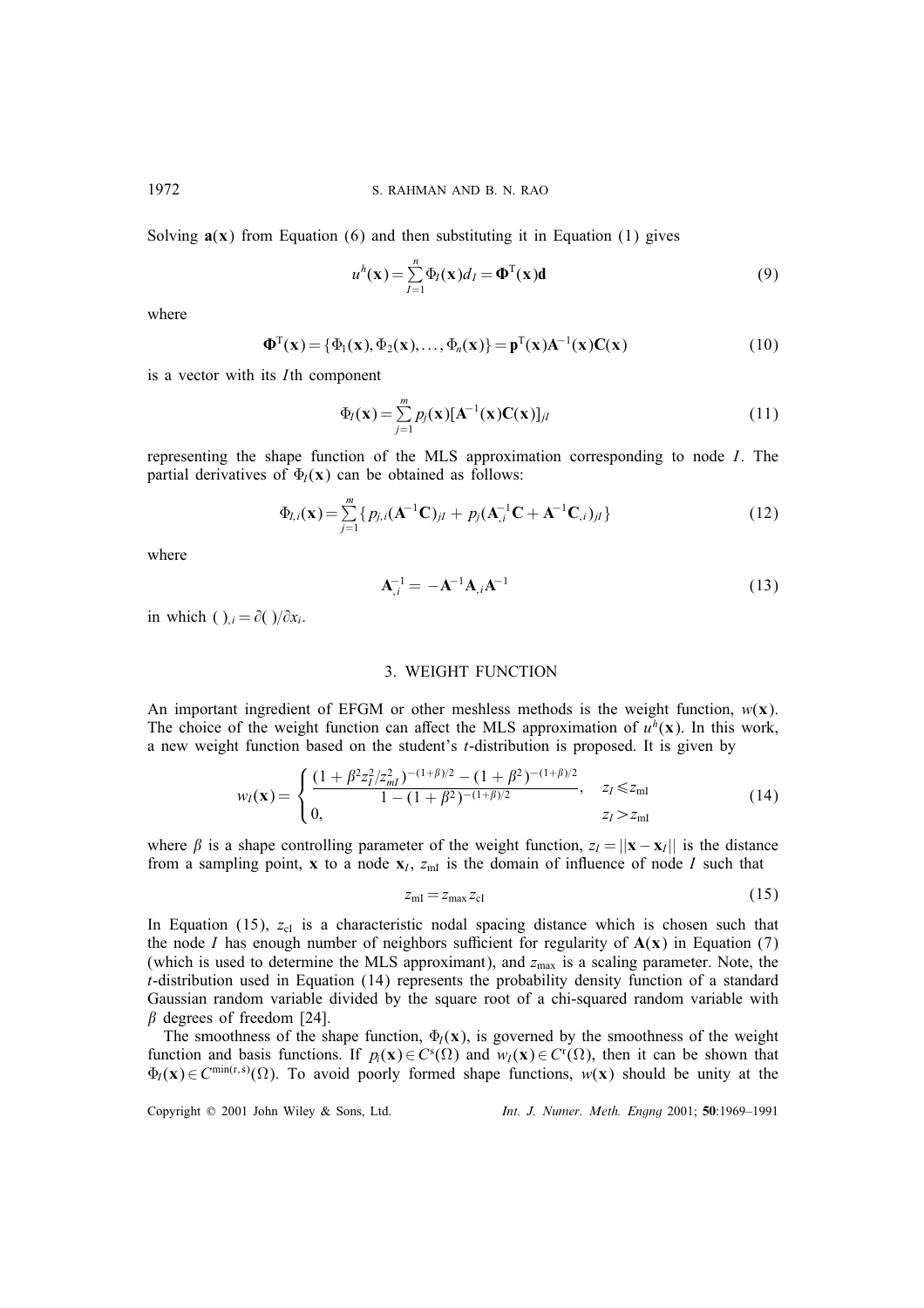centre and zero along the boundary of  $\Omega_x$ . Also, appropriate values of  $\beta$  depending on the basis function should be selected [18]. This new weight function has been successfully used in solving various problems in linear-elastic fracture mechanics [18].

#### 4. VARIATIONAL FORMULATION AND DISCRETIZATION

For small displacements in two-dimensional, isotropic, and linear-elastic solids, the equilibrium equations and boundary conditions are

$$
\nabla \cdot \mathbf{\sigma} + \mathbf{b} = \mathbf{0} \quad \text{in } \Omega \tag{16}
$$

and

$$
\begin{array}{ll}\n\mathbf{\sigma} \cdot \mathbf{n} = \mathbf{\bar{t}} & \text{on } \Gamma_{\text{t}} \text{ (natural boundary conditions)} \\
\mathbf{u} = \mathbf{\bar{u}} & \text{on } \Gamma_{\text{u}} \text{ (essential boundary conditions)}\n\end{array} \tag{17}
$$

respectively, where  $\sigma = D\varepsilon$  is the stress vector, D is the material property matrix,  $\varepsilon = \nabla_s u$  is the strain vector, **u** is the displacement vector, **b**, is the body force vector, **t** and **u** are the vectors of prescribed surface tractions and displacements, respectively, n is a unit normal to domain,  $\Omega$ ,  $\Gamma_t$  and  $\Gamma_u$  are the portions of boundary,  $\Gamma$  where tractions and displacements are prescribed, respectively,  $\nabla^{\mathrm{T}} {\partial/\partial x_1, \partial/\partial x_2}$  is the vector of gradient operators, and  $\nabla_s \mathbf{u}$  is the symmetric part of  $\nabla$ u. The variational or weak form of Equations (16) and (17) is

$$
\int_{\Omega} \sigma^{T} \delta \varepsilon d\Omega - \int_{\Omega} \mathbf{b}^{T} \delta \mathbf{u} d\Omega - \int_{\Gamma_{t}} \mathbf{\bar{t}}^{T} \delta \mathbf{u} d\Gamma - \delta W_{\mathbf{u}} = 0
$$
\n(18)

where  $\delta$  denotes the variation operator and  $\delta W_u$  represents a term to enforce the essential boundary conditions. The explicit form of this term depends on the method by which the essential boundary conditions are imposed [17]. In this study,  $W_u$  is defined as

$$
W_{\mathbf{u}} = \sum_{\mathbf{x}_J \in \Gamma_{\mathbf{u}}} \mathbf{f}^{\mathrm{T}}(\mathbf{x}_J) [\mathbf{u}(\mathbf{x}_J) - \bar{\mathbf{u}}(\mathbf{x}_J)] \tag{19}
$$

where  $f^{T}(x_{j})$  is the vector of reaction forces at the constrained node  $J \in \Gamma_{u}$ . Hence,

$$
\delta W_{\mathbf{u}} = \sum_{\mathbf{x}_{\mathbf{J}} \in \Gamma_{\mathbf{u}}} \delta \mathbf{f}^{\mathsf{T}}(\mathbf{x}_{\mathbf{J}}) [\mathbf{u}(\mathbf{x}_{\mathbf{J}}) - \bar{\mathbf{u}}(\mathbf{x}_{\mathbf{J}})] + \mathbf{f}^{\mathsf{T}}(\mathbf{x}_{\mathbf{J}}) \delta \mathbf{u}(\mathbf{x}_{\mathbf{J}})
$$
(20)

Consider a single boundary constraint,  $\bar{u}_i(\mathbf{x}_J) = g_i(\mathbf{x}_J)$  applied at node J in the direction of  $x_i$ co-ordinate. Then, the variational form given by Equations (18) and (20) can be expressed by

$$
\int_{\Omega} \sigma^{T} \delta \varepsilon d\Omega + f_{i}(\mathbf{x}_{J}) \delta \mathbf{u}_{i}(\mathbf{x}_{J}) = \int_{\Omega} \mathbf{b}^{T} \delta \mathbf{u} d\Omega - \int_{\Gamma_{t}} \mathbf{\tilde{t}}^{T} \delta \mathbf{u} d\Gamma
$$
\n(21)

$$
\delta f_i(\mathbf{x}_J)[u_i(\mathbf{x}_J) - g_i(\mathbf{x}_J)] = 0 \tag{22}
$$

where  $f_i(\mathbf{x}_J)$  and  $u_i(\mathbf{x}_J)$  are the *i*th component of  $f(\mathbf{x}_J)$  and  $u(\mathbf{x}_J)$ , respectively. From Equation (9), the MLS approximation of  $u_i(\mathbf{x}_J)$  is

$$
u_i^{\mathrm{h}}(\mathbf{x}_\mathrm{J}) = \sum_{I=1}^N \Phi_I(\mathbf{x}_\mathrm{J}) d_I^i = {\boldsymbol{\Phi}_\mathrm{J}}^i{}^{\mathrm{T}} \mathbf{d}
$$
\n(23)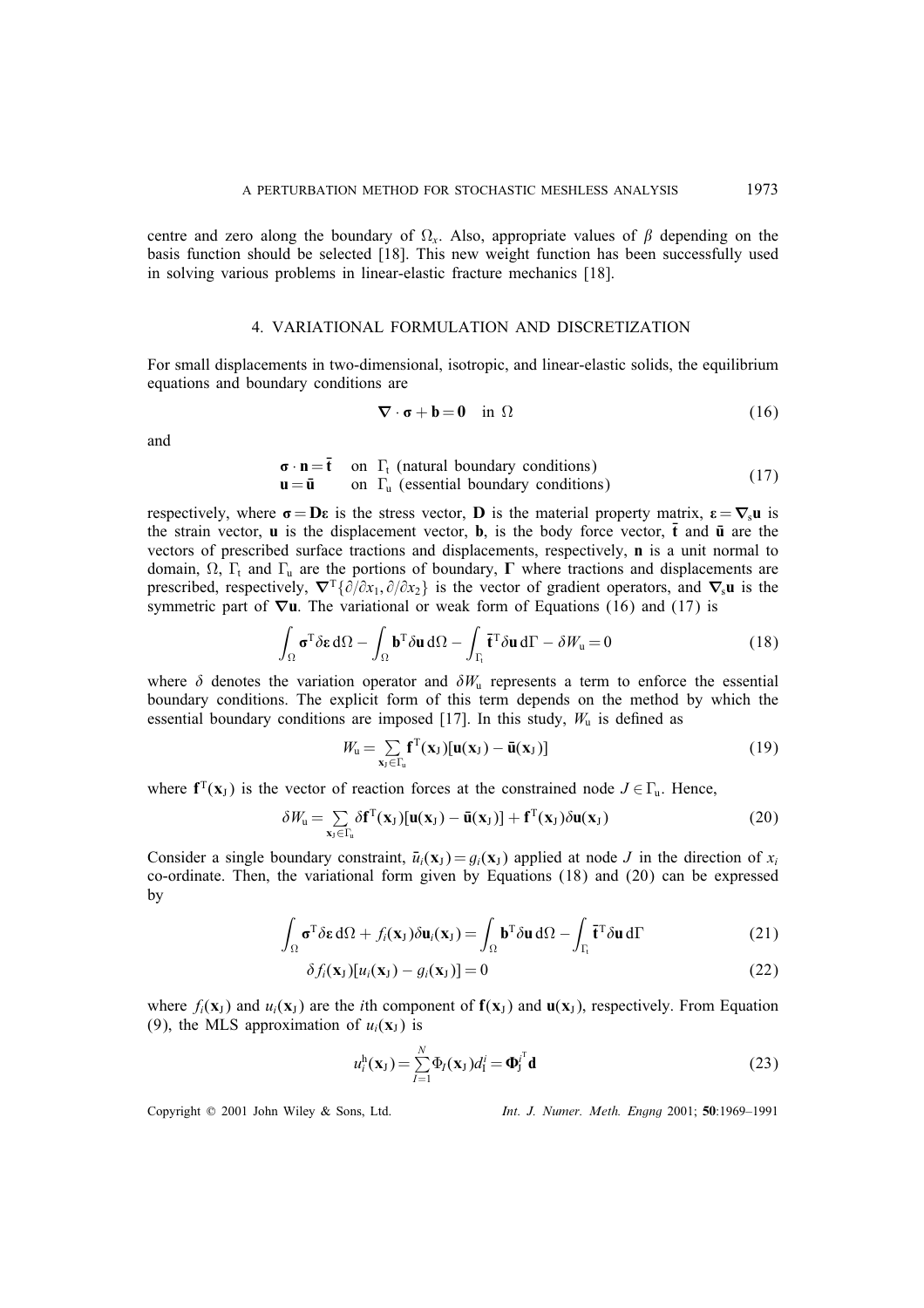where

$$
\Phi_{j}^{i^{T}} = \begin{cases} \{\Phi_{1}(\mathbf{x}_{J}), 0, \Phi_{2}(\mathbf{x}_{J}), 0, ..., \Phi_{N}(\mathbf{x}_{J}), 0\} & \text{when } i = 1\\ \{0, \Phi_{1}(\mathbf{x}_{J}), 0, \Phi_{2}(\mathbf{x}_{J}), ..., 0, \Phi_{N}(\mathbf{x}_{J})\} & \text{when } i = 2 \end{cases}
$$
(24)  

$$
\mathbf{d} = \begin{cases} d_{1}^{1} \\ d_{1}^{2} \\ d_{2}^{1} \\ \vdots \\ d_{N}^{1} \\ d_{N}^{2} \\ d_{N}^{2} \end{cases}
$$
(25)

is the vector of nodal parameters or generalized displacements, and  $N$  is the total number of nodal points in  $\Omega$ . Using Equations (23)–(25) into the discretization of Equations (21) and (22) gives [15–18]

$$
\begin{bmatrix} \mathbf{k} & \mathbf{\Phi}_j^i \\ \mathbf{\Phi}_j^{i^T} & 0 \end{bmatrix} \begin{Bmatrix} \mathbf{d} \\ f_i(\mathbf{x}_J) \end{Bmatrix} = \begin{Bmatrix} \mathbf{f}^{\text{ext}} \\ g_i(\mathbf{x}_J) \end{Bmatrix}
$$
(26)

where

$$
\mathbf{k} = \begin{bmatrix} \mathbf{k}_{11} & \mathbf{k}_{12} & \cdots & \mathbf{k}_{1N} \\ \mathbf{k}_{21} & \mathbf{k}_{22} & \cdots & \mathbf{k}_{2N} \\ \vdots & \vdots & \vdots & \vdots \\ \mathbf{k}_{N1} & \mathbf{k}_{N2} & \cdots & \mathbf{k}_{NN} \end{bmatrix} \in \mathscr{L}(\mathfrak{R}^{2N} \times \mathfrak{R}^{2N})
$$
(27)

is the stiffness matrix with

$$
\mathbf{k}_{IJ} = \int_{\Omega} \mathbf{B}_I^{\mathrm{T}} \mathbf{D} \mathbf{B}_J \, d\Omega \in \mathcal{L}(\mathfrak{R}^2 \times \mathfrak{R}^2)
$$
 (28)

representing the contributions of  $J$ th node at node  $I$ ,

$$
\mathbf{f}^{\text{ext}} = \begin{Bmatrix} \mathbf{f}_1^{\text{ext}} \\ \mathbf{f}_2^{\text{ext}} \\ \vdots \\ \mathbf{f}_N^{\text{ext}} \end{Bmatrix} \in \mathfrak{R}^{2N} \tag{29}
$$

is the force vector with

$$
\mathbf{f}_{\mathrm{I}}^{\mathrm{ext}} = \int_{\Omega} \Phi_{\mathrm{I}} \mathbf{b}^{\mathrm{T}} \,\mathrm{d}\Omega - \int_{\Gamma_{\mathrm{t}}} \Phi_{\mathrm{I}} \mathbf{\bar{t}}^{\mathrm{T}} \,\mathrm{d}\Gamma \in \mathfrak{R}^2 \tag{30}
$$

$$
\mathbf{B}_{\rm I} = \begin{bmatrix} \Phi_{\rm I,1} & 0 \\ 0 & \Phi_{\rm I,2} \\ \Phi_{\rm I,2} & \Phi_{\rm I,1} \end{bmatrix} \tag{31}
$$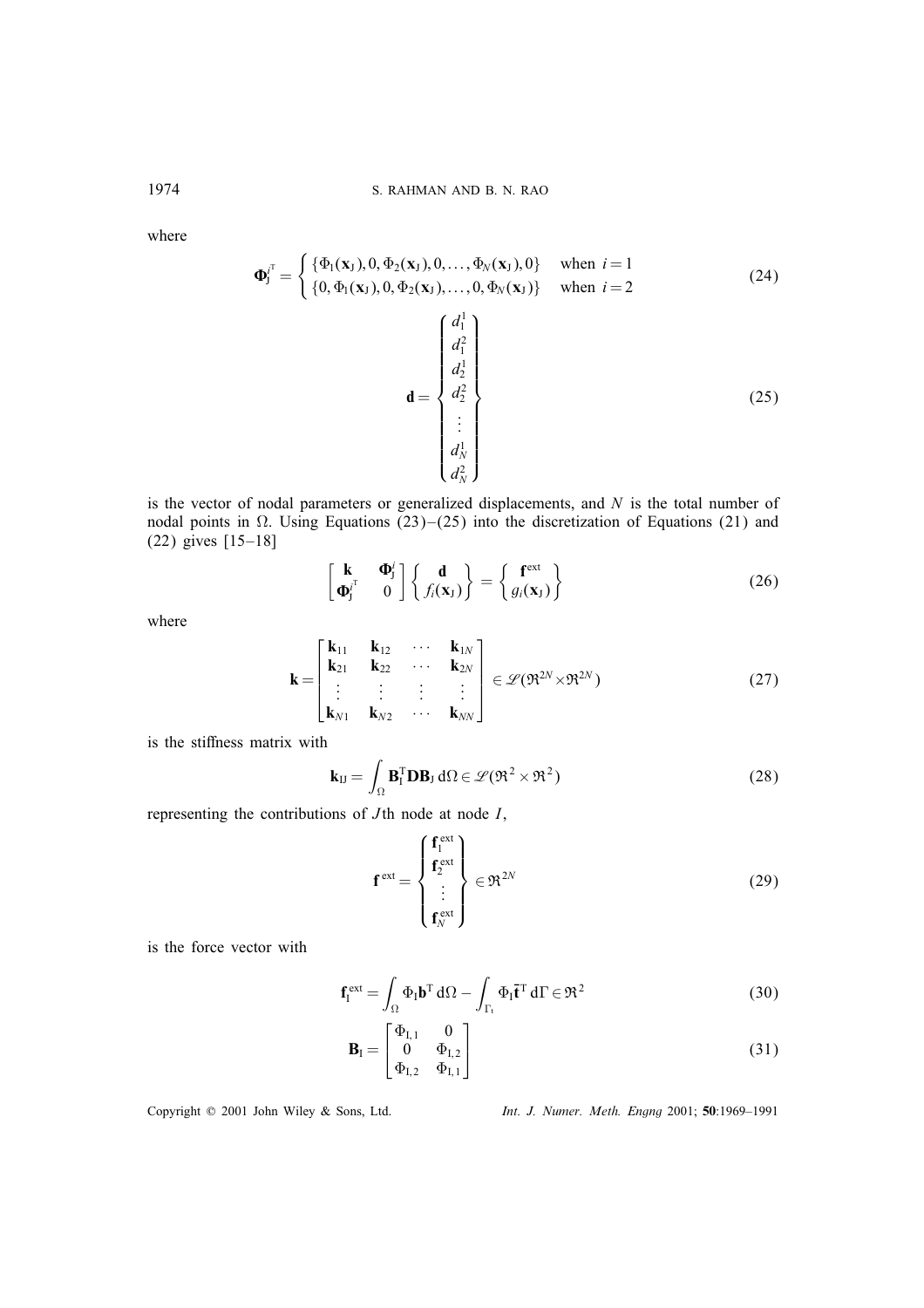and

$$
\mathbf{D} = \begin{cases} \frac{E}{1 - v^2} \begin{bmatrix} 1 & v & 0 \\ v & 1 & 0 \\ 0 & 0 & \frac{1 - v}{2} \end{bmatrix} & \text{for plane stress} \\ \frac{E}{(1 + v)(1 - 2v)} \begin{bmatrix} 1 - v & v & 0 \\ v & 1 - v & 0 \\ 0 & 0 & \frac{1 - 2v}{2} \end{bmatrix} & \text{for plane strain} \end{cases}
$$
(32)

is the elasticity matrix with  $E$  and  $\nu$  representing the elastic modulus and Poisson's ratio, respectively.

In order to perform the numerical integration in Equations (28) and (30), a background mesh is needed. This background mesh can be independent of the arrangement of meshless nodes. However, in this study, the nodes of the background mesh coincide with the meshless nodes. Standard Gaussian quadratures were used to evaluate the integrals for assembling the stiffness matrix and the force vector. In general, a  $4 \times 4$  quadrature is adequate, except in the cells surrounding a high stress gradient (e.g. near a crack tip) where a  $8 \times 8$  quadrature is suggested.

## 5. ESSENTIAL BOUNDARY CONDITIONS

Lack of Kronecker delta properties in the meshless shape functions,  $\Phi_I$  poses some difficulties in imposing essential boundary conditions in EFGM. In this work, a full transformation method [18, 25] is used here for stochastic mechanics applications.

Consider the transformation,

$$
\hat{\mathbf{d}} = \Lambda \mathbf{d} \tag{33}
$$

where

$$
\hat{\mathbf{d}} = \begin{Bmatrix} u_1^h(\mathbf{x}_1) \\ u_2^h(\mathbf{x}_1) \\ u_1^h(\mathbf{x}_2) \\ u_2^h(\mathbf{x}_2) \\ \vdots \\ u_1^h(\mathbf{x}_N) \\ u_2^h(\mathbf{x}_N) \end{Bmatrix} \in \mathfrak{R}^{2N} \tag{34}
$$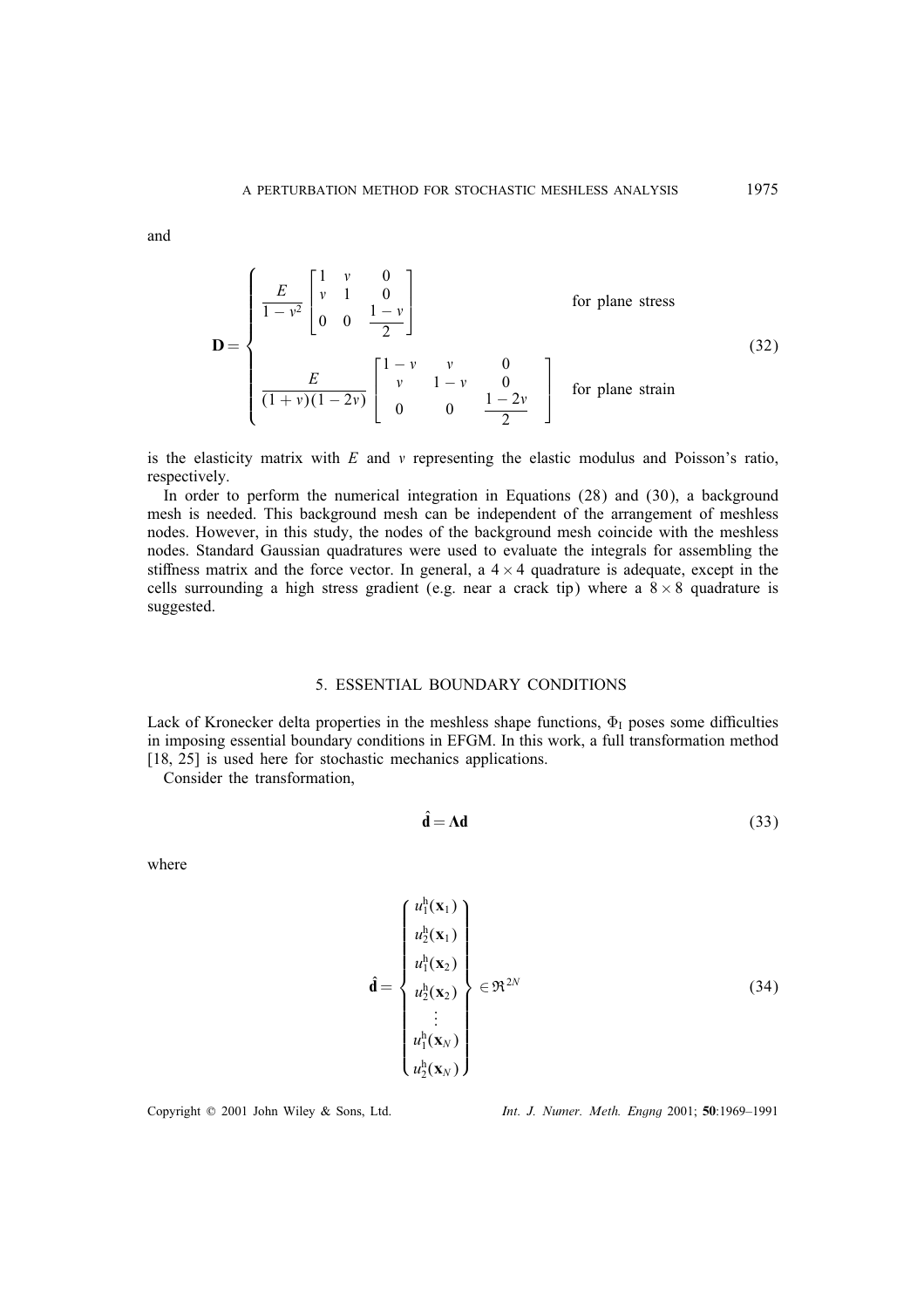is the nodal displacement vector, and

$$
\Lambda = \begin{bmatrix} \boldsymbol{\Phi}_{1}^{1} \\ \boldsymbol{\Phi}_{1}^{2} \\ \boldsymbol{\Phi}_{2}^{1} \\ \boldsymbol{\Phi}_{2}^{3} \\ \vdots \\ \boldsymbol{\Phi}_{N}^{1} \\ \boldsymbol{\Phi}_{N}^{3} \end{bmatrix} \in \mathscr{L}(\mathfrak{R}^{2N} \times \mathfrak{R}^{2N})
$$
(35)

is the transformation matrix. Multiplying the first set of matrix equation in Equation (26) by  $\Lambda^{-T}$ , one obtains

$$
\begin{bmatrix} \mathbf{\Lambda}^{-T} \mathbf{k} & \mathbf{I}_{j}^{i} \\ \mathbf{\Phi}_{j}^{i^{T}} & 0 \end{bmatrix} \begin{Bmatrix} \mathbf{d} \\ f_{i}(\mathbf{x}_{J}) \end{Bmatrix} = \begin{Bmatrix} \mathbf{\Lambda}^{-T} \mathbf{f}^{\text{ext}} \\ g_{i}(\mathbf{x}_{J}) \end{Bmatrix}
$$
(36)

where

$$
\mathbf{I}_{j}^{i} = \mathbf{\Lambda}^{-T} \mathbf{\Phi}_{j}^{i} = \begin{Bmatrix} 0 \\ \vdots \\ 0 \\ 1 \\ 0 \\ \vdots \\ 0 \end{Bmatrix} \leftarrow [2(J-1) + i]\text{th row} \tag{37}
$$

Let,

$$
\hat{\mathbf{k}} = \begin{bmatrix} \hat{\mathbf{k}}_1^{\mathrm{T}} \\ \vdots \\ \hat{\mathbf{k}}_{2N}^{\mathrm{T}} \end{bmatrix} = \boldsymbol{\Lambda}^{-\mathrm{T}} \mathbf{k}
$$
 (38)

$$
\hat{\mathbf{f}}^{\text{ext}} = \mathbf{\Lambda}^{-T} \mathbf{f}^{\text{ext}} \tag{39}
$$

where  $\hat{\mathbf{k}}_i^{\text{T}} = {\hat{k}_{i1}, \hat{k}_{i2}, \dots, \hat{k}_{i(2N)}}$ ,  $i = 1, 2, \dots, 2N$ . Equation (36) can be re-written as

$$
\begin{bmatrix}\n\hat{\mathbf{k}}_1^T & 0 \\
\vdots & \vdots \\
\hat{\mathbf{k}}_{M-1}^T & 0 \\
\hat{\mathbf{k}}_M^T & 1 \\
\vdots & \vdots \\
\hat{\mathbf{k}}_{M+1}^T & 0 \\
\vdots & \vdots \\
\hat{\mathbf{k}}_N^T & 0 \\
\end{bmatrix}\n\begin{Bmatrix}\n\mathbf{d} \\
\mathbf{d} \\
\vdots \\
\mathbf{f}_{M+1}^{\text{ext}} \\
\vdots \\
\mathbf{f}_{M+1}^{\text{ext}} \\
\vdots \\
\mathbf{f}_{M+1}^{\text{ext}} \\
\vdots \\
\mathbf{f}_{M+1}^{\text{ext}} \\
\vdots \\
\mathbf{f}_{2N}^{\text{ext}} \\
\vdots \\
\mathbf{f}_{2N}^{\text{ext}}\n\end{bmatrix}\n\leftarrow [2(J-1) + i]\text{th row} \qquad (40)
$$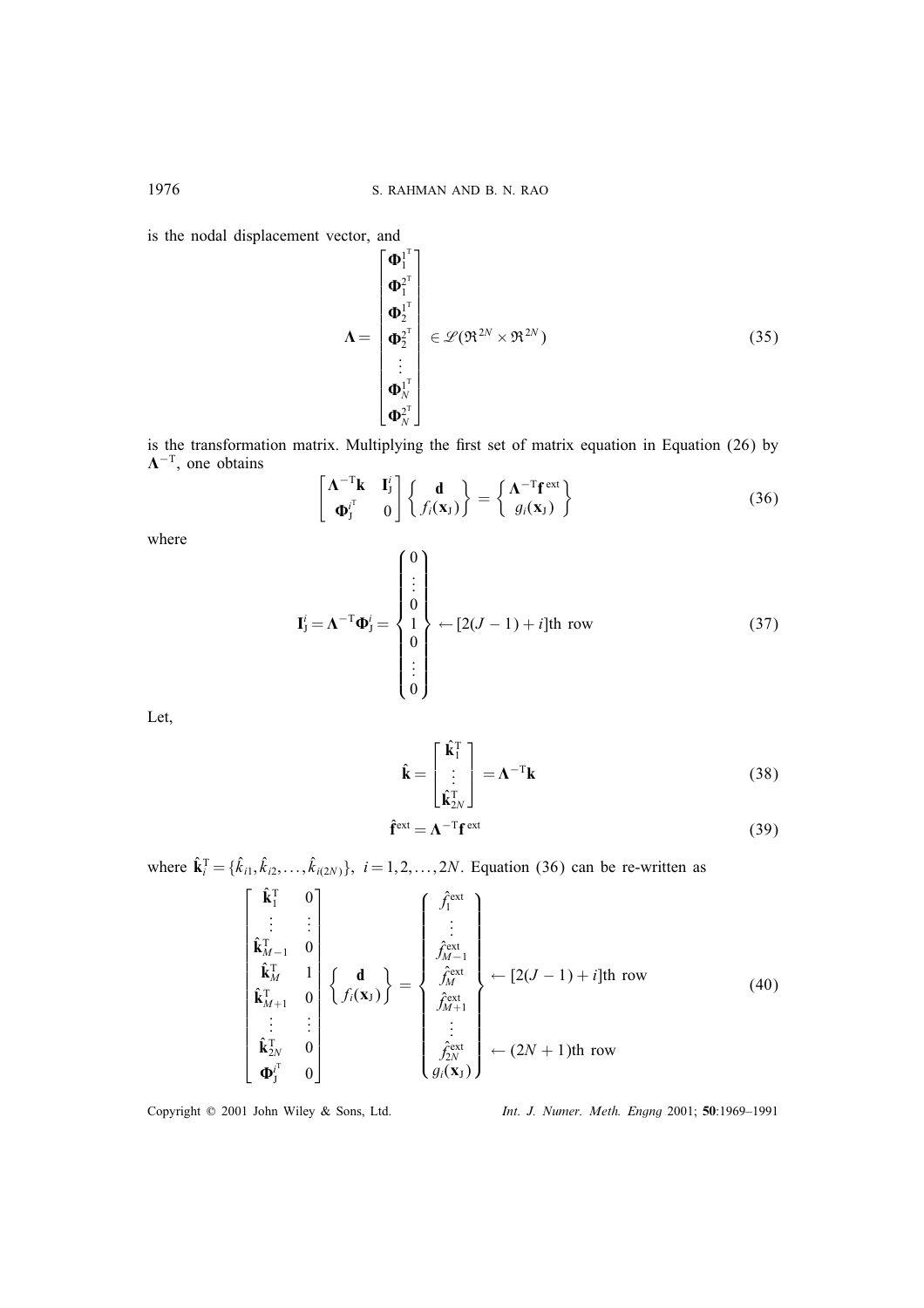where  $M = (2J - 1) + i$ . Exchanging the Mth and the last row of Equation (40) leads to

$$
\begin{bmatrix}\n\hat{\mathbf{k}}_{1}^{T} & 0 \\
\vdots & \vdots \\
\hat{\mathbf{k}}_{M-1}^{T} & 0 \\
\Phi_{j}^{T} & 0 \\
\hat{\mathbf{k}}_{M+1}^{T} & 0 \\
\vdots & \vdots \\
\hat{\mathbf{k}}_{M}^{T} & 0 \\
\hat{\mathbf{k}}_{M}^{T} & 1\n\end{bmatrix}\n\begin{Bmatrix}\n\mathbf{d} \\
\vdots \\
\mathbf{d} \\
\mathbf{d}_{j(\mathbf{x}_{J})}^{f(\mathbf{x}_{J})}\n\end{Bmatrix} = \n\begin{Bmatrix}\n\hat{f}_{1}^{\text{ext}} \\
\vdots \\
\hat{f}_{M}^{\text{ext}} \\
\mathbf{d}_{j(\mathbf{x}_{J})}^{f(\mathbf{x}_{J})} \\
\vdots \\
\mathbf{d}_{j_{M+1}}^{f(\mathbf{x}_{J})}\n\end{Bmatrix} \leftarrow [2(J-1) + i]\text{th row} \tag{41}
$$

which can be uncoupled as

$$
Kd = F \tag{42}
$$

$$
\hat{\mathbf{k}}_M^{\mathrm{T}} \mathbf{d} + f_i(\mathbf{x}_J) = \hat{f}_M^{\mathrm{ext}} \tag{43}
$$

where

$$
\mathbf{K} = m_1^i(\hat{\mathbf{k}}) = \begin{bmatrix} \hat{\mathbf{k}}_1^T \\ \vdots \\ \hat{\mathbf{k}}_{M-1}^T \\ \hat{\mathbf{k}}_{M+1}^T \\ \vdots \\ \hat{\mathbf{k}}_{2N}^T \end{bmatrix} \leftarrow [2(J-1) + i]\text{th row} \tag{44}
$$

and

$$
\mathbf{F} = \varkappa_{j}^{i}(\hat{\mathbf{f}}^{\text{ext}}) = \begin{cases} \hat{f}_{1}^{\text{ext}} \\ \hat{f}_{M-1}^{\text{T}} \\ g_{i}(\mathbf{x}_{J}) \\ \hat{f}_{M+1}^{\text{ext}} \\ \vdots \\ \hat{f}_{2N}^{\text{ext}} \end{cases} \leftarrow [2(J-1) + i]\text{th row} \tag{45}
$$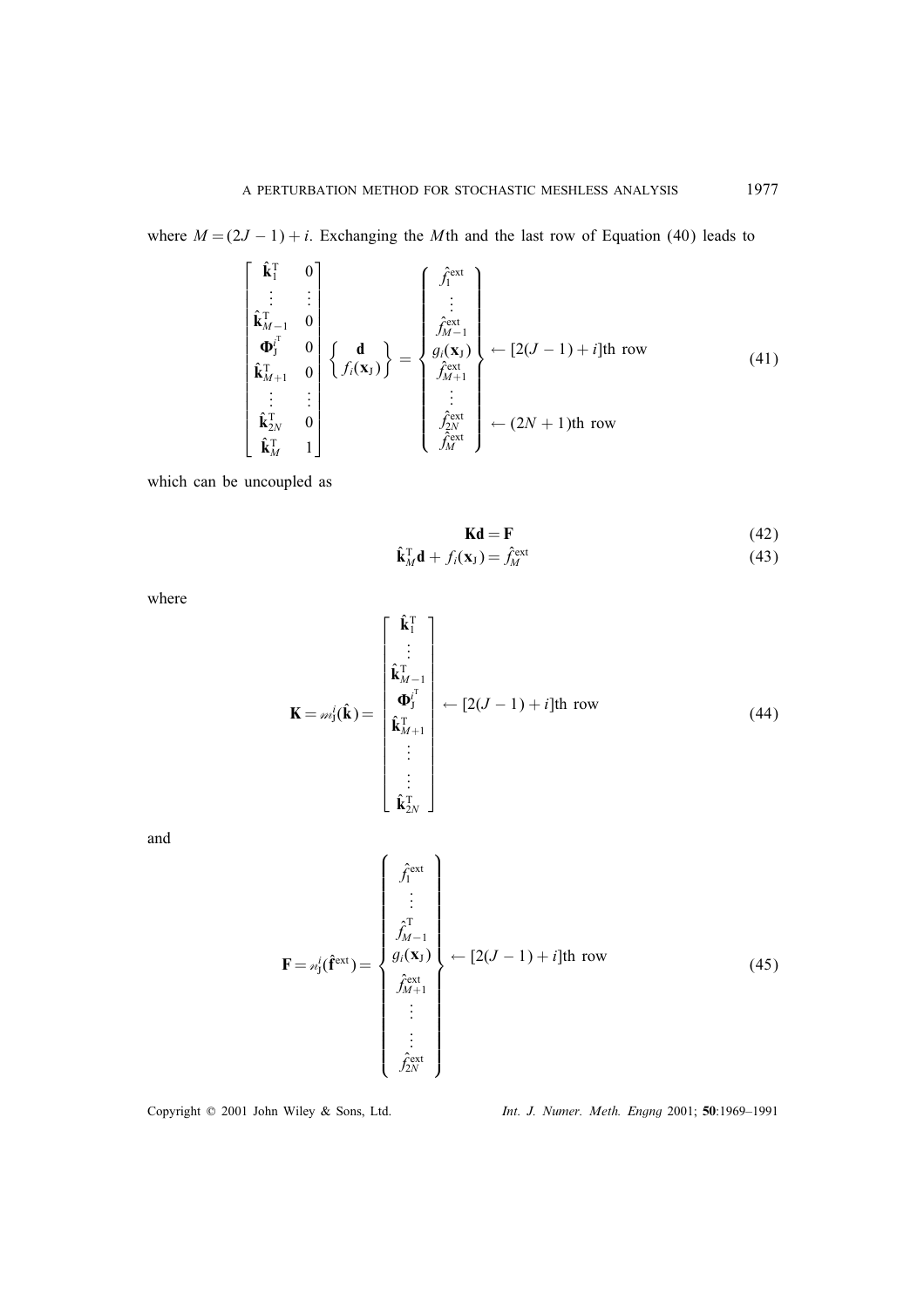are the modified stiffness matrix and force vectors, respectively. Using Equation (42), the generalized displacement vector,  $\bf{d}$  can be solved efficiently without needing any Lagrange multipliers [15–17].

In Equations (44) and (45),  $m_j^i$  is a matrix operator that replaces the  $[2(J-1) + i]$ th row of  $\hat{\mathbf{k}}$  by  $\mathbf{\Phi}_{J}^{i^{\mathrm{T}}}$  and  $\mathcal{M}_{J}^{i}$  is another matrix operator that replaces the  $[2(J-1) + i]$ th row of  $\hat{\mathbf{f}}^{\text{ext}}$ by  $g_i(\mathbf{x}_I)$ , due to the application of a single boundary constraint at node J. For multiple boundary constraints, similar operations can be repeated. Suppose, there are  $N_c$  number of essential boundary conditions at nodes,  $J_1, J_2, \ldots, J_{N_c}$  applied in the directions,  $i_1, i_2, \ldots, i_{N_c}$ , respectively. Hence, the resulting modified stiffness matrix and force vector are

$$
\mathbf{K} = \prod_{l=1}^{N_c} m_{\mathbf{j}_l}^{i_l}(\hat{\mathbf{k}})
$$
\n(46)

and

$$
\mathbf{F} = \prod_{l=1}^{N_{\rm c}} n_{\rm J_l}^{i_l}(\mathbf{\hat{f}}^{\rm ext})
$$
\n(47)

respectively.

# 6. RANDOM FIELD AND DISCRETIZATION

In this study, the spatial variability of material property, such as the elastic modulus,  $E(x)$ , was modelled as a homogeneous random field. Let

$$
E(\mathbf{x}) = \mu_E[1 + \alpha(\mathbf{x})] \tag{48}
$$

where  $\mu_E = \mathscr{E}[E(\mathbf{x})] \neq 0$  is the mean of elastic modulus that is independent of **x**, and  $\alpha(\mathbf{x})$  is a zero-mean, scalar, homogeneous random field with its auto-covariance function

$$
\Gamma_{\alpha}(\xi) = \mathcal{E}[\alpha(\mathbf{x})\alpha(\mathbf{x} + \xi)] = \frac{1}{\mu_E^2} \Gamma_E(\xi)
$$
\n(49)

 $\Gamma_E(\xi)$  is the auto-covariance function of  $E(x)$ ,  $\xi$  is the separation vector between two points,  $\mathbf{x} \in \mathbb{R}^K$  and  $\mathbf{x} + \xi \in \mathbb{R}^K$  both located in  $\Omega \subseteq \mathbb{R}^K$ , and  $\mathscr{E}[\cdot]$  is the expectation operator.

In SFEM applications, it is necessary to discretize a continuous-parameter random field (e.g., the one in Equation (48)) into a vector of random variables. Various discretizations, such as Karhunen–Loève expansion [26, 27], polynomial chaos expansion [26, 27], midpoint method [6], local averaging method [28], shape function method [2], weighted integral method [29], and optimal linear estimation method [30], have been developed. The accuracy and convergence of stochastic response due to these discretizations (except the first two methods) depend on the size of the finite elements in comparisons with the correlation distance of random field.

Consider a discretization of zero-mean random field,  $\alpha(\mathbf{x})$ , by M random variables associated with M discrete material points in structural domain. Let  $\mathbf{Y} = \{Y_1, Y_2, \dots, Y_M\}^T$  denote an  $M$ -dimensional random vector comprising these  $M$  random variables. In the meshless method, there are no elements and hence, the discretization effort is not tied with any elements or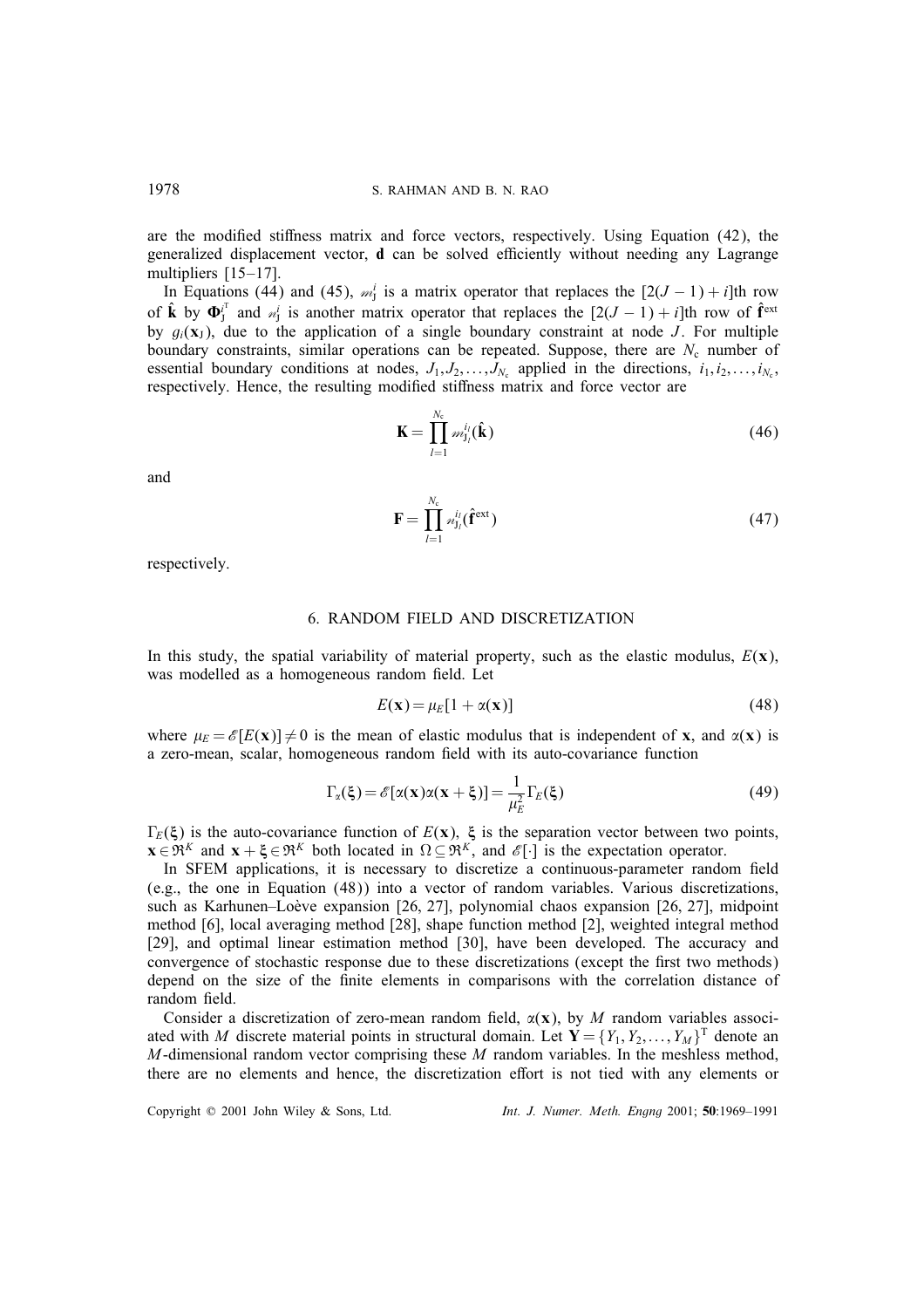

Figure 1. Meshless and random field discretizations.

even nodes. Nevertheless, the value of  $M$  and the distribution of the material points depend on the correlation distance of  $\alpha(\mathbf{x})$ . In the limit, when the correlation of  $\alpha(\mathbf{x})$  approaches a delta function,  $M \to \infty$ . However, in physical systems, the material properties are expected to vary smoothly in the scale of interest. Hence, a finite-dimensional random vector,  $Y$ , can capture most of the uncertainty in  $\alpha(\mathbf{x})$ . Also, for meshless analysis, it is not necessary that the material points should coincide with the meshless nodes as shown in Figure 1. Hence, a large value of M, if required for some correlation distance of  $\alpha(\mathbf{x})$ , does not necessarily increase the size of linear equations for meshless analysis. This is in contrast with some stochastic finite element methods, where the correlation distance of random field can put a serious limitation on the size of finite elements.

The mean vector,  $\mu = \mathscr{E}[Y]$  and the covariance matrix,  $\gamma = \mathscr{E}[(Y - \mu)(Y - \mu)^T]$  of Y are

$$
\mu = 0 \tag{50}
$$

$$
\gamma = [\Gamma(\xi_{ij})] \tag{51}
$$

where  $\xi_{ij} = \mathbf{x}_j - \mathbf{x}_i$  is the separation vector between  $\mathbf{x}_i$  and  $\mathbf{x}_j$  representing the co-ordinates of nodes  $i$  and  $j$ , respectively. Hence, the second-moment characteristics of  $Y$  can be defined from the knowledge of the mean and covariance function of the randomly 
uctuating component of  $E(x)$ . Note, if  $\alpha(x)$  is Gaussian, so is the random vector, Y.

#### 7. PERTURBATION METHOD

Following discretization of the random field by the random vector,  $Y \in \mathbb{R}^M$ , let  $K(Y)$ ,  $d(Y)$ , and  $F(Y)$  denote the stiffness matrix, generalized displacement vector, and load vector,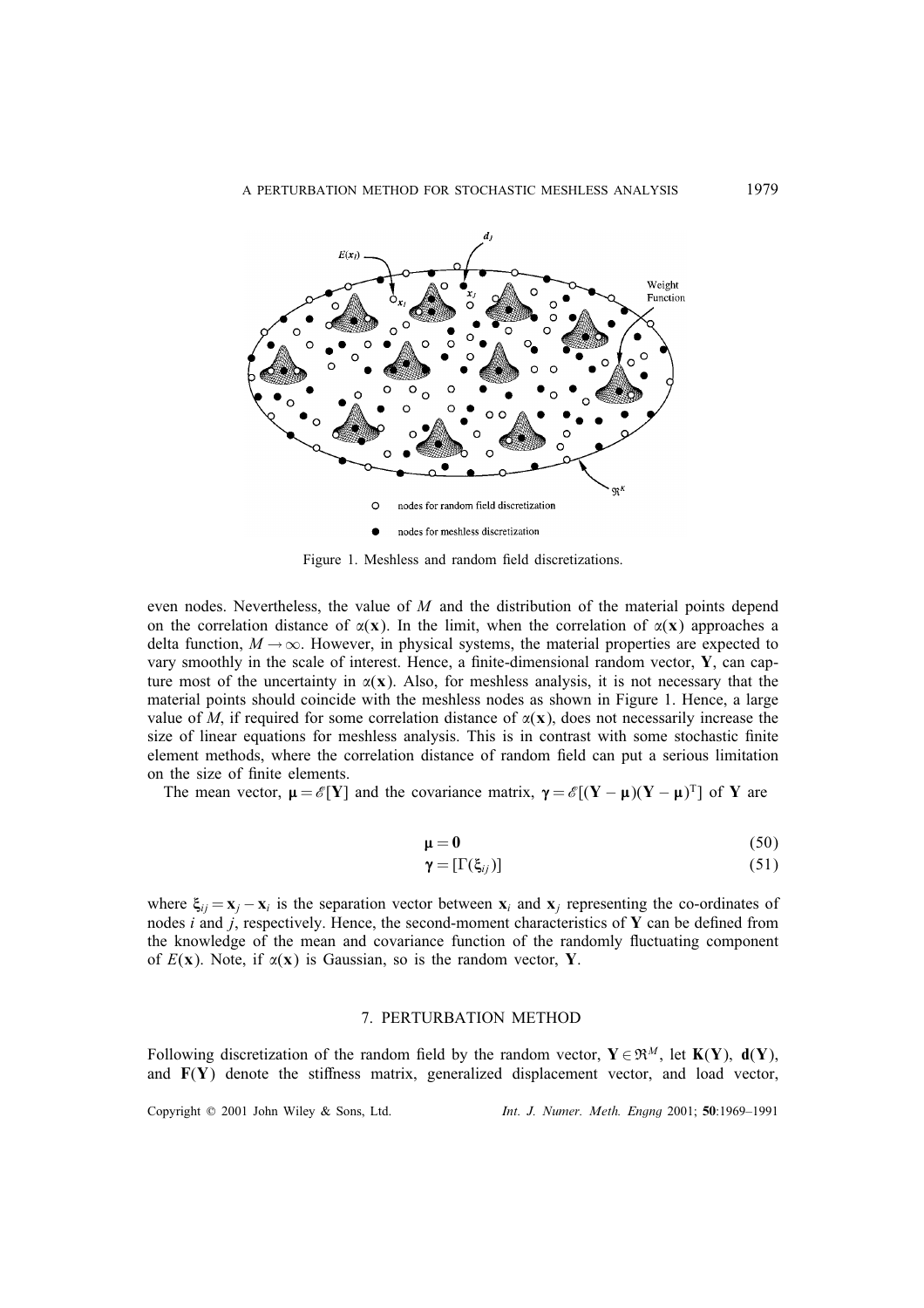respectively, that depend on Y. If Y represents uncertainty in material properties,  $\bf{F}$  cannot depend on Y. But, in this study,  $F$  was assumed to be a function of Y for the sake of generality. The discrete equilibrium equation of the stochastic meshless system is

$$
\mathbf{K}(\mathbf{Y})\mathbf{d}(\mathbf{Y}) = \mathbf{F}(\mathbf{Y})\tag{52}
$$

# *7.1. Perturbation expansion*

A fundamental assumption in the perturbation method is that all components of Y are small. The Taylor series expansion at  $Y = 0$  gives

$$
\mathbf{K}(\mathbf{Y}) = \mathbf{K}_0 + \sum_{i=1}^{M} \mathbf{K}_{,i} Y_i + \frac{1}{2} \sum_{i,j=1}^{M} \mathbf{K}_{,ij} Y_i Y_j + \cdots
$$

$$
\mathbf{F}(\mathbf{Y}) = \mathbf{F}_0 + \sum_{i=1}^{M} \mathbf{F}_{,i} Y_i + \frac{1}{2} \sum_{i,j=1}^{M} \mathbf{F}_{,ij} Y_i Y_j + \cdots
$$
(53)

$$
\mathbf{d}(\mathbf{Y}) = \mathbf{d}_0 + \sum_{i=1}^M \mathbf{d}_{,i} Y_i + \frac{1}{2} \sum_{i,j=1}^M \mathbf{d}_{,ij} Y_i Y_j + \cdots
$$

where

$$
\mathbf{K}_0 = \mathbf{K}(\mathbf{0}) \tag{54}
$$

$$
\mathbf{F}_0 = \mathbf{F}(\mathbf{0}) \tag{55}
$$

$$
\mathbf{d}_0 = \mathbf{d}(\mathbf{0})\tag{56}
$$

$$
\mathbf{K}_{,i} = \frac{\partial \mathbf{K}}{\partial Y_i}(\mathbf{0})
$$
\n(57)

$$
\mathbf{F}_{i} = \frac{\partial \mathbf{F}}{\partial Y_{i}}(\mathbf{0})
$$
\n(58)

$$
\mathbf{d}_{,i} = \frac{\partial \mathbf{d}}{\partial Y_i}(\mathbf{0})
$$
\n(59)

$$
\mathbf{K}_{,ij} = \frac{\partial^2 \mathbf{K}}{\partial Y_i \partial Y_j}(\mathbf{0})
$$
\n(60)

$$
\mathbf{F}_{ij} = \frac{\partial^2 \mathbf{F}}{\partial Y_i \partial Y_j}(\mathbf{0})
$$
(61)

and

$$
\mathbf{d}_{,ij} = \frac{\partial^2 \mathbf{d}}{\partial Y_i \partial Y_j}(\mathbf{0})
$$
 (62)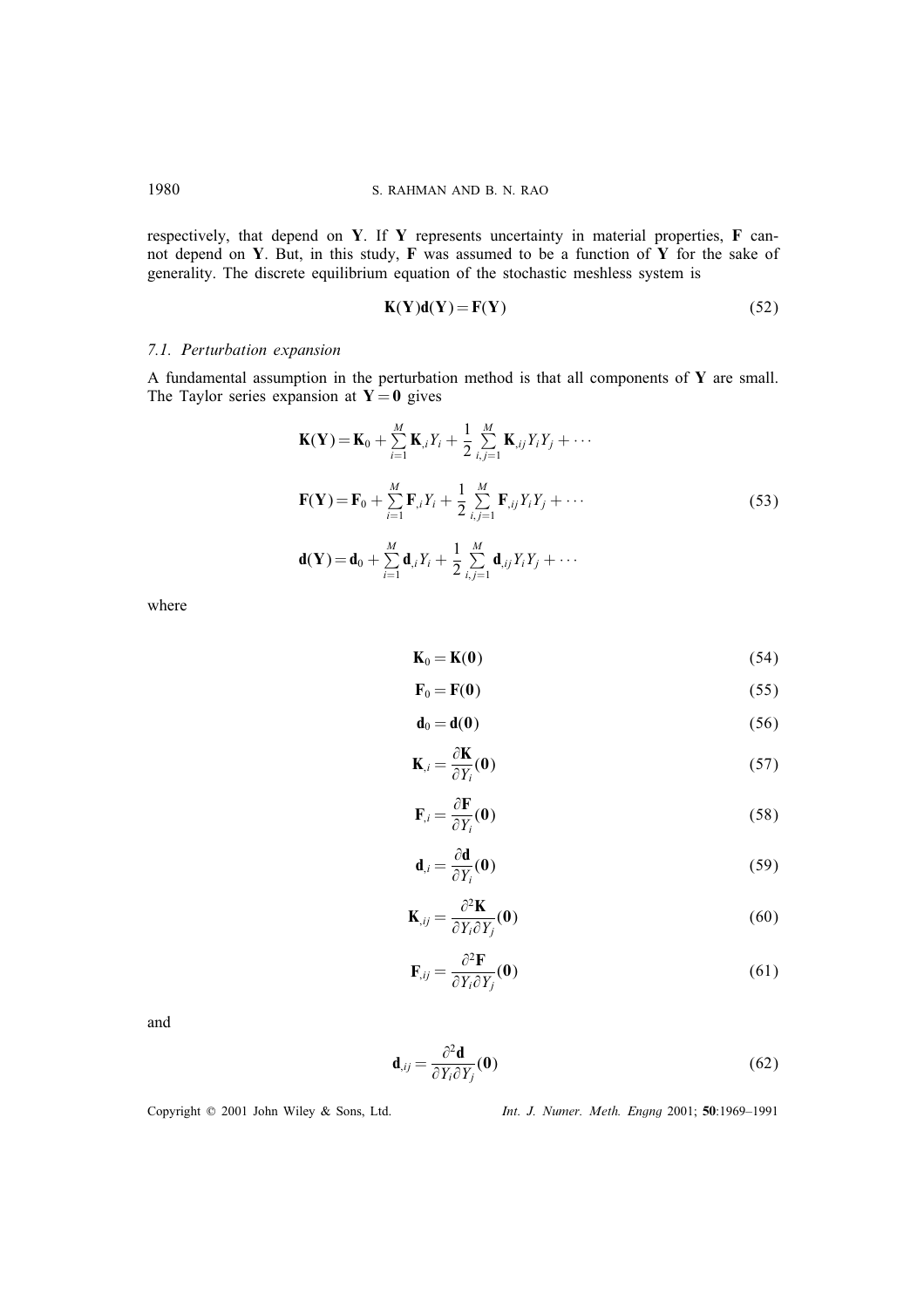Substituting Equation (53) into Equation (52) and then picking terms of same order gives the following:

$$
\begin{aligned}\n\mathbf{K}_0 \mathbf{d}_0 &= \mathbf{F}_0 \\
\mathbf{K}_0 \mathbf{d}_{,i} &= \mathbf{F}_{,i} - \mathbf{K}_{,i} \mathbf{d}_0 \\
\mathbf{K}_0 \mathbf{d}_{,ij} &= \mathbf{F}_{,ij} - \mathbf{K}_{,ij} \mathbf{d}_0 - \mathbf{K}_{,i} \mathbf{d}_{,j} - \mathbf{K}_{,j} \mathbf{d}_{,i} \\
\vdots &\vdots\n\end{aligned} \tag{63}
$$

Let  $\mu_d = \mathscr{E}[\mathbf{d}]$  and  $\gamma_d = \mathscr{E}[(\mathbf{d} - \mu_d)(\mathbf{d} - \mu_d)^T]$  denote the mean vector and covariance matrix, respectively, of the response vector, d. Applying the expectation operator on Equation (53) (last row), the first-order perturbation solutions are

$$
\mathbf{\mu}_d = \mathbf{d}_0 \tag{64}
$$

and

$$
\gamma_d = \sum_{i,j=1}^M \mathbf{d}_{,i} \mathbf{d}_{,j}^{\mathrm{T}} \gamma_{ij}
$$
(65)

Similarly, the second-order perturbation solutions are

$$
\mathbf{\mu}_d = \mathbf{d}_0 + \frac{1}{2} \sum_{i,j=1}^M \mathbf{d}_{ij} \gamma_{ij}
$$
\n(66)

and

$$
\gamma_d = \sum_{i,j=1}^M \mathbf{d}_{,i} \mathbf{d}_{,j}^{\mathrm{T}} \gamma_{ij} + \frac{1}{4} \sum_{i,j,k,l=1}^M \mathbf{d}_{,ij} \mathbf{d}_{,kl}^{\mathrm{T}} (\gamma_{il} \gamma_{jk} + \gamma_{ik} \gamma_{jl})
$$
(67)

where the second term on the right-hand side of Equation (67) is based on the assumption that Y follows Gaussian distribution. If Y is not Gaussian, its third and fourth moments must be furnished and more general form of Equation (67) is required [1]. Note,  $\mathbf{d}_0$ ,  $\mathbf{d}_i$  and  $\mathbf{d}_{iij}$ required in Equations (64)–(67), can be obtained by inverting  $K_0$  only once in Equation (63).

# *7.2. Modal decomposition*

When  $M$  is large, the computational effort required to evaluate the second-moment characteristics of response can become prohibitively large as can be seen in Equation (67). In that case, a modal decomposition of  $\gamma$  can be introduced to reduce the computational burden [2]. Consider the following transformation from  $\mathbf{Y} \in \mathbb{R}^M$  to  $\mathbf{Z} \in \mathbb{R}^M$ 

$$
\mathbf{Z} = \mathbf{\Psi}^{\mathrm{T}} \mathbf{Y} \tag{68}
$$

where  $\Psi = [\psi_1, \psi_2, \dots, \psi_M]$  is the modal matrix and  $\psi_i$  is the *i*th eigenvector of  $\gamma$  satisfying the orthonormality condition

$$
\mathbf{\psi}_i^{\mathrm{T}} \mathbf{\psi}_j = \delta_{ij} \tag{69}
$$

and  $\delta_{ij}$  is the Kronecker delta. The eigenvector,  $\psi_i$  corresponds to the eigenvalue,  $\lambda_i$ , such that  $\lambda_1 \ge \lambda_2 \ge \cdots \ge \lambda_M$ . From Equation (68), **Z** is zero-mean since  $\mu = 0$ . Also, the covariance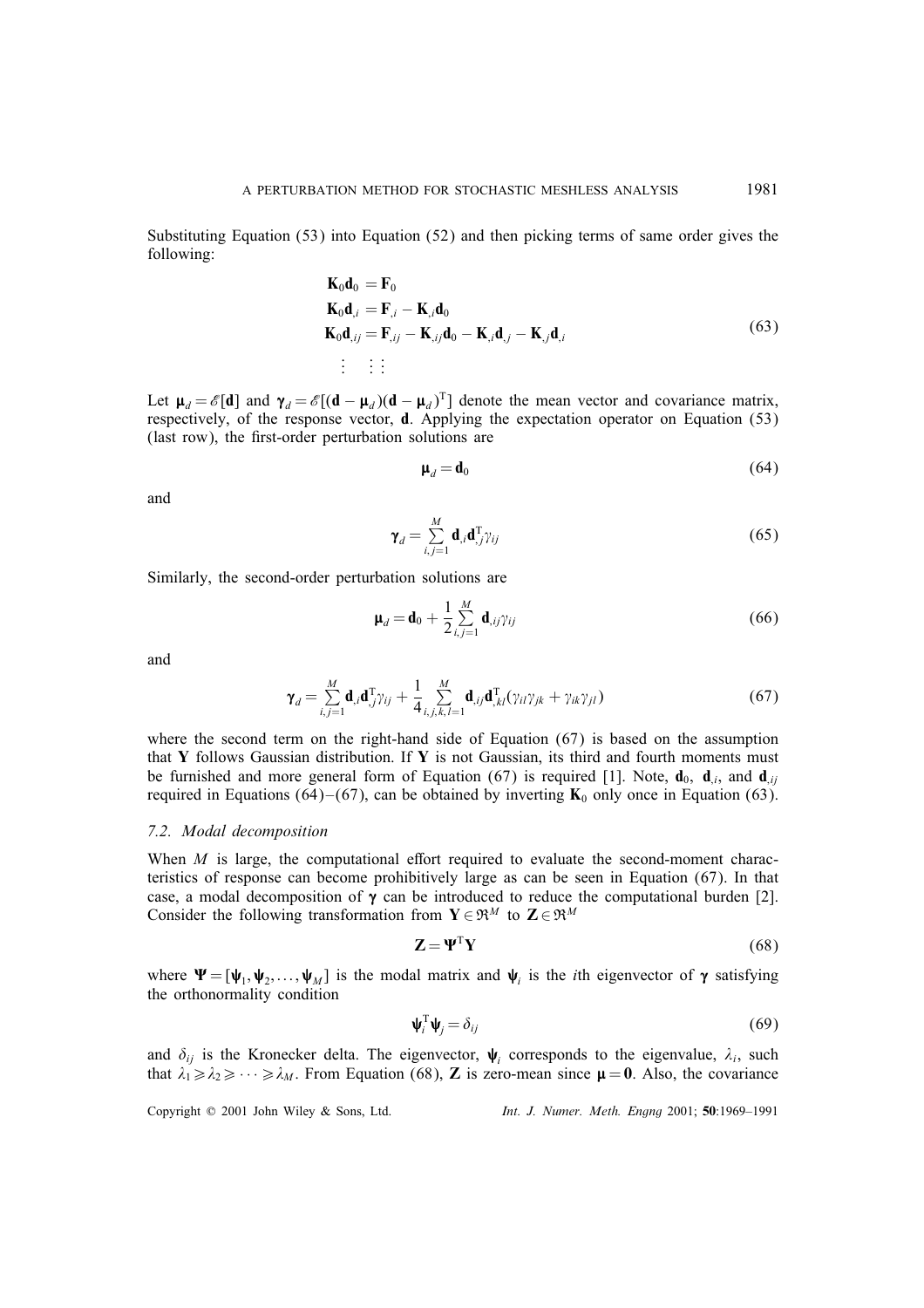matrix of **Z** is  $\Lambda = \text{diag}[\lambda_1, \lambda_2, \dots, \lambda_M]$ . Hence, **Z** becomes a vector of uncorrelated random variables, if not independent. Note, all of the eigenvalues and eigenvectors are real since  $\gamma$  is a real, symmetric, positive-definite matrix.

Following similar expansions in the  $Z$ -space, the first-order perturbation solutions are

$$
\mathbf{\mu}_d = \mathbf{d}_0^Z \tag{70}
$$

$$
\gamma_d = \sum_{i=1}^M \mathbf{d}_{i}^Z \mathbf{d}_{i}^{Z^T} \lambda_i
$$
\n(71)

and the second-order perturbation solutions are

$$
\mathbf{\mu}_d = \mathbf{d}_0^Z + \frac{1}{2} \sum_{i=1}^M \mathbf{d}_{ij}^Z \lambda_i
$$
 (72)

$$
\gamma_d = \sum_{i=1}^M \mathbf{d}_{,i}^Z \mathbf{d}_{,i}^{Z^T} \lambda_i + \frac{1}{2} \sum_{i,j=1}^M \mathbf{d}_{,ij}^Z \mathbf{d}_{,ij}^{Z^T} \lambda_i^2
$$
(73)

where

$$
\mathbf{d}_0^Z = \mathbf{d}_0 = \mathbf{d}(\mathbf{0})\tag{74}
$$

$$
\mathbf{d}_{,i}^{Z} = \frac{\partial \mathbf{d}}{\partial Z_i}(\mathbf{0})\tag{75}
$$

and

$$
\mathbf{d}_{,ij}^Z = \frac{\partial^2 \mathbf{d}}{\partial Z_i \partial Z_j}(\mathbf{0})\tag{76}
$$

Note, the dimensions of the summations in Equations  $(71)$ – $(73)$  are decreased due to diagonalization of the covariance matrix. This will significantly reduce the computational effort in calculating the response statistics. However, they involve gradients in the Z-space that must be evaluated. Using the chain rule of differentiation,

$$
\frac{\partial \mathbf{d}}{\partial Z_i} = \sum_{j=1}^{M} \frac{\partial \mathbf{d}}{\partial Y_j} \frac{\partial Y_j}{\partial Z_i} = \sum_{j=1}^{M} \frac{\partial \mathbf{d}}{\partial Y_j} \Psi_{ji}
$$
(77)

where  $\Psi_{ji} = \partial Y_j / \partial Z_i$  from Equation (68) and noting that  $\Psi$  is an orthogonal matrix ( $\Psi^T = \Psi^{-1}$ ). Hence,

$$
\mathbf{d}_{,i}^{Z} = \sum_{j=1}^{M} \mathbf{d}_{,j} \Psi_{ji}
$$
 (78)

Following similar considerations,

$$
\mathbf{d}_{,ij}^Z = \sum_{k,l=1}^M \mathbf{d}_{,kl} \Psi_{li} \Psi_{kj}
$$
 (79)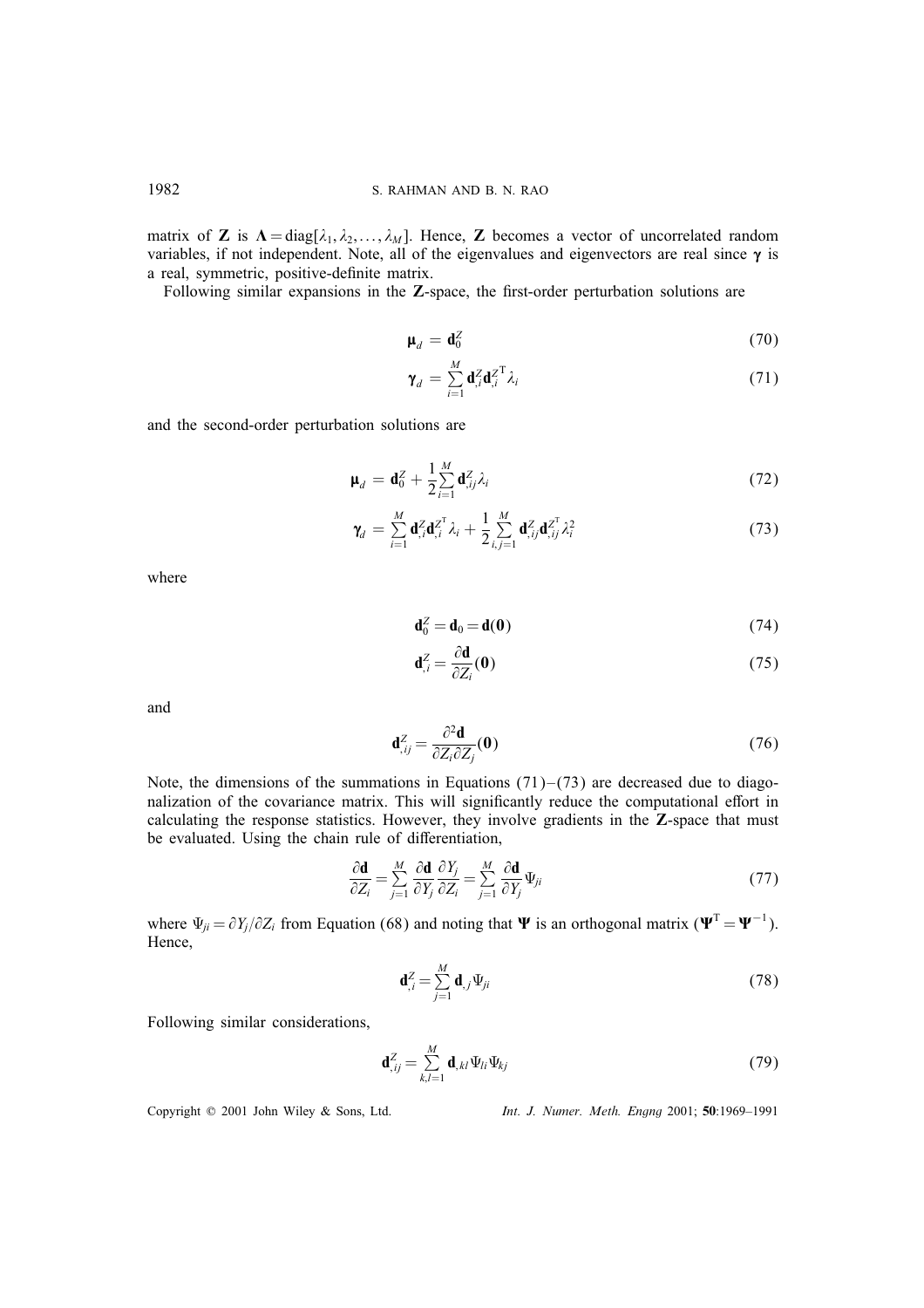Using Equations (74), (78) and (79) in Equations (70)–(73), one can now calculate the mean and covariance of d readily.

Equations  $(70)$ – $(73)$  are analogous to modal analysis in structural dynamics. If M is very large, further reduction in computational effort can be achieved by replacing M with  $M^*$  in Equations (70)–(73), where  $M^*$ < $M$  is the reduced number of random variables that contribute signicantly to the second-moment characteristics of d. Standard convergence criteria can be applied to determine  $M^*$ .

# *7.3. Second-moment characteristics of nodal displacement*

The generalized displacement vector, d represents nodal parameters—not the actual displacements at the meshless nodes. Let  $\mu_d = \mathscr{E}[\hat{\mathbf{d}}]$  and  $\gamma_d = \mathscr{E}[(\hat{\mathbf{d}} - \mu_d)(\hat{\mathbf{d}} - \mu_d)^T]$  denote the mean vector and covariance matrix, respectively, of the nodal displacement vector,  $\hat{d}$ . From the linear relation between  $\hat{d}$  and  $d$ , given by Equation (33)

$$
\mu_{\hat{d}} = \Lambda \mu_d \tag{80}
$$

and

$$
\gamma_{\hat{d}} = \Lambda \gamma_d \Lambda^{\mathrm{T}} \tag{81}
$$

Note, similar perturbation expansions can be developed when calculating second-moment characteristics of stresses and strains. For brevity, they are not explained here.

#### 8. NUMERICAL EXAMPLES

Three numerical examples based on 1D and 2D problems are presented. In all examples, the uncertain modulus of elasticity was modelled as a homogeneous Gaussian random field. The Gaussian assumption implies that there is a non-zero probability of  $E(x)$  taking on a negative value. To avoid this difficulty, the variance of input random field was confined to a small value. Alternative representations involving truncated Gaussian distribution or other distributions suitable for non-negative random field have been used by various researchers [1]. They were not explored here, because the focus of this study was stochastic meshless analysis. A linear basis function was used in all meshless calculations. The random field was discretized using the same meshless nodes for the sake of simplicity (i.e.,  $M = N$ ). For the weight function, a value of  $\beta = 2$  was selected. Both perturbation and simulation methods were used to calculate the second-moment characteristics of response. They are described in the following.

# *8.1. Example 1*: *Bar with linear body force* (*1D Problem*)

Consider a bar, AB of length,  $L = 1$  units, which is subjected to a linear body force distribution,  $p(x) = x$ , in the x direction as shown in Figure 2(a). The point A of the bar is fixed and the point B is free. The bar has a constant cross-sectional area,  $A = 1$  units. The modulus of elasticity,  $E(x) = \mu_E[1 + \alpha(x)]$  is random with mean,  $\mu_E = 1$  units and  $\alpha(x)$  is a homogeneous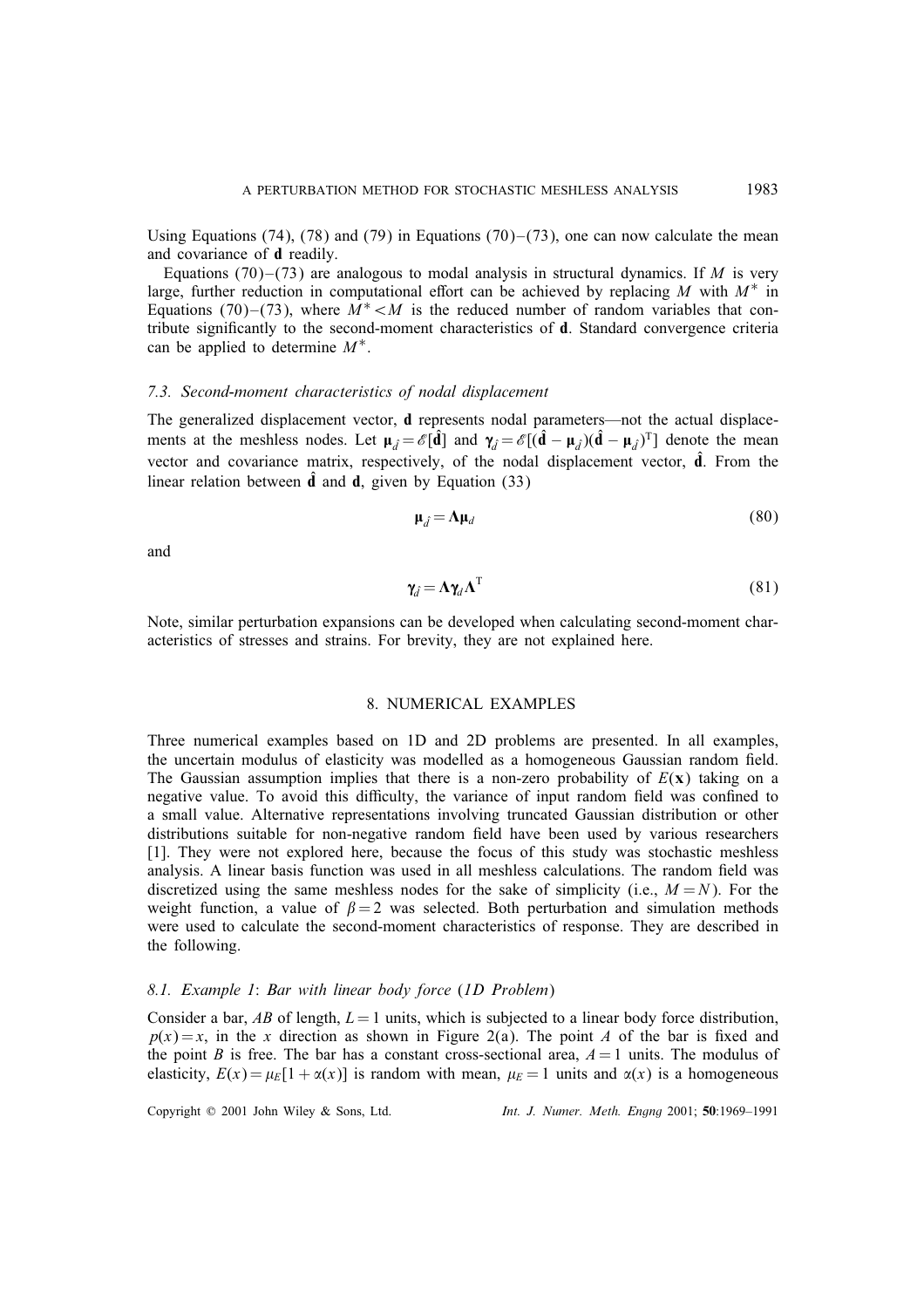

Figure 2. A bar subjected to linear body force distribution: (a) geometry and loads; and (b) meshless discretization (16 nodes).



Figure 3. Mean at distance along the bar. Figure 4. Standard deviation at distance

along the bar.

Gaussian random field with mean zero and auto-covariance function,

$$
\Gamma_{\alpha}(\xi) = \mathscr{E}[\alpha(x)\alpha(x+\xi)] = \sigma_E^2 \exp\left(-\frac{|\xi|}{bL}\right)
$$
\n(82)

where x and  $x + \xi$  are the co-ordinates of two points in the bar,  $\sigma_E$  is the standard deviation of  $x(x)$  or  $E(x)$ , and b is the correlation length parameter. For numerical calculations, the following values were used:  $\sigma_E = 0.1$  units and  $b = 1$ . A meshless discretization involving 16 uniformly spaced nodes is shown in Figure 2(b). A background mesh with its nodes coincident with the meshless nodes was used. The numerical integration involved four-point Gauss quadrature.

The stochastic meshless method developed in this study was applied to determine the second-moment characteristics of the axial displacement of the bar. Figures 3 and 4 show the mean,  $\mu_{\hat{d}}(x)$  and standard deviation,  $\sigma_{\hat{d}}(x)$ , respectively, of the axial displacement as a function of  $x$ . Both first- and second-order perturbation methods using modal decomposition were used to predict these results. Figures 3 and 4 also show the corresponding results from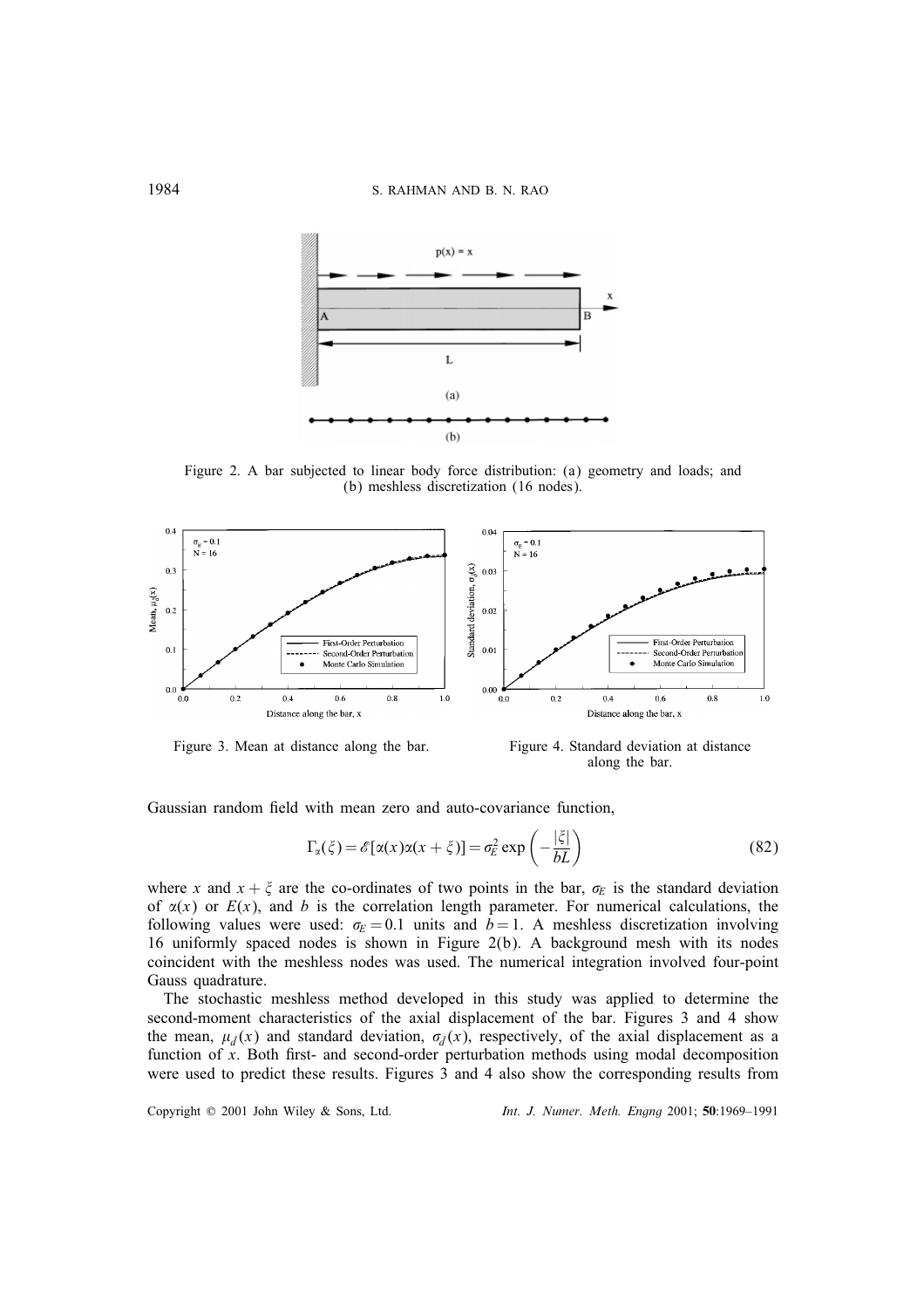

Figure 5. Convergence of mean at free end of the bar.



Figure 6. Convergence of standard deviation at free end of the bar.



Figure 7. Mean at free end of the bar for various  $\sigma_E$ .

Figure 8. Standard deviation at free end of the bar for various  $\sigma_E$ .

Monte Carlo simulation using 5000 samples. The perturbation results agree very well with the simulation results when  $\sigma_F = 0.1$  units.

To study the convergence properties of the predicted results, additional stochastic meshless analyses were performed by increasing  $N$  (number of nodes) from 6 to 26. For each value of N, a uniform spacing was used for the meshless discretization of the bar. Also, the same inputs defined earlier were used for each analysis. Figures 5 and 6 show the predicted mean  $[\mu_{\hat{d}}(L)]$  and standard deviation  $[\sigma_{\hat{d}}(L)]$  of the axial displacement at the free end (point B) as a function of  $N$ . The results of both first- and second-order perturbations of meshless equations are shown. Indeed, the stochastic meshless method generates convergent solutions of mean and standard deviation of response.

Figures 7 and 8 show the results of  $\mu_d(L)$  and  $\sigma_d(L)$  when the standard deviation of  $E(x)$ is varied from *zero* to 0.2 units. The results of both perturbation and simulation methods are presented. When  $\sigma_E$  is large, the perturbation method underpredicts the response statistics by simulation, particularly  $\sigma_d(L)$ . In that case, the implementation of the second-order perturbation method did not significantly improve the results of first-order perturbation method. This trend is expected since the fundamental assumption of the perturbation method is that the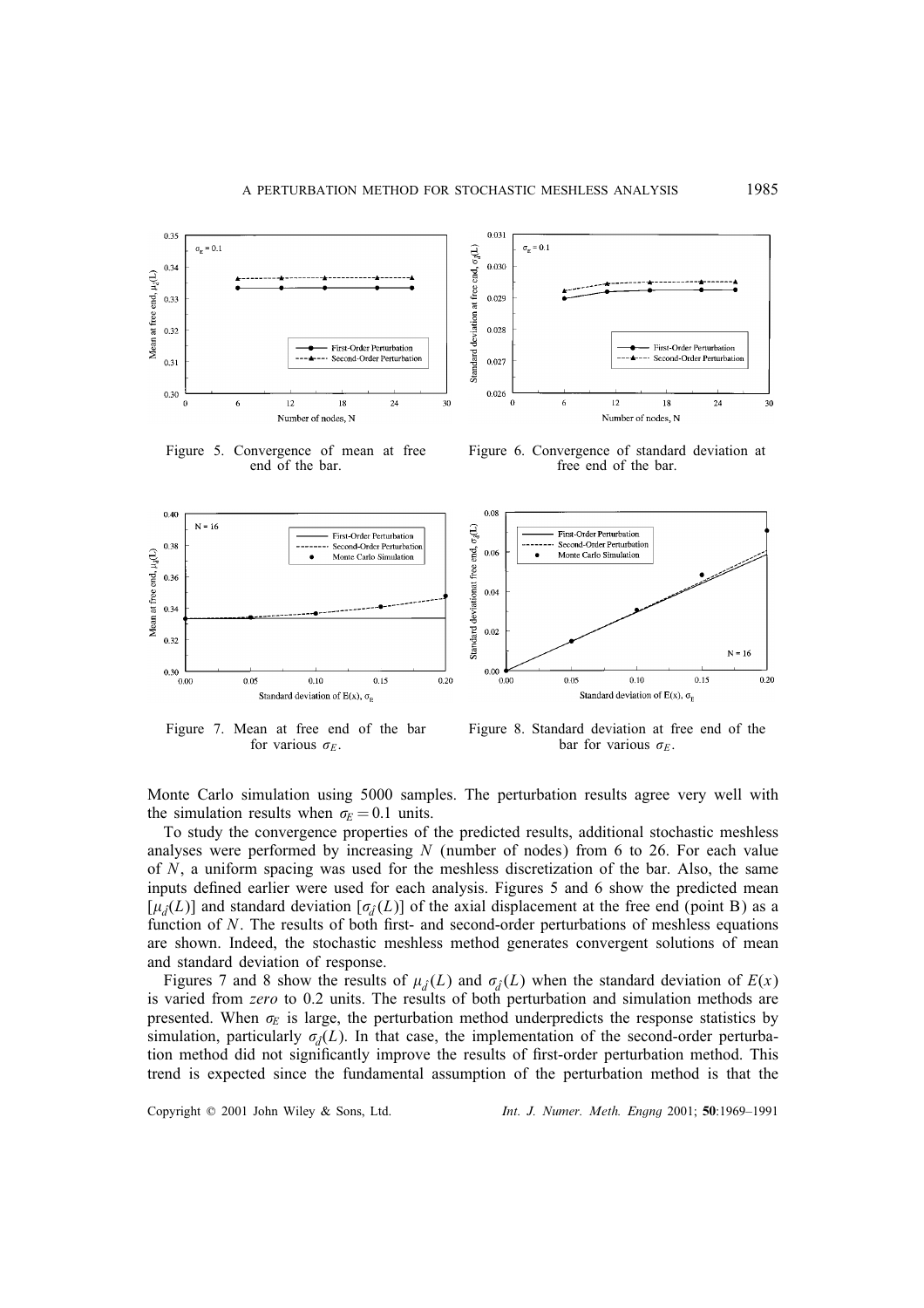

Figure 9. A square plate subjected to uniformly distributed tension: (a) geometry and loads; and (b) meshless discretization (49 nodes).

uncertainties must be small. For  $\sigma_E \geq 0.2$  units, this assumption may be violated and hence, any use of the perturbation methods using either meshless or finite element methods must be made with care. It is worth mentioning that the current results are consistent with the results of perturbation methods using SFEM [2–5].

#### *8.2. Example 2: Square plate under tension* (*2D Problem*)

Consider a square plate shown in Figure 9(a). The plate has dimension,  $L = 1$  units and is subjected to a uniformly distributed load of magnitude,  $p = 1$  units. The square domain of the plate was discretized by equally spaced 49 nodes and is shown in Figure 9(b). The Poisson's ratio, was chosen to be 0.3. The modulus of elasticity,  $E(x)$  was represented by  $E(x) = \mu_E[1 + \alpha(x)]$ , where  $\mu_E = 1$  units is the constant mean over the domain and  $\alpha(x)$  is a homogeneous Gaussian random field with mean *zero* and auto-covariance function

$$
\Gamma_{\alpha}(\xi) = \mathscr{E}[\alpha(\mathbf{x})\alpha(\mathbf{x} + \xi)] = \sigma_E^2 \exp\left[-\left(\frac{|\xi_1|}{b_1 L} + \frac{|\xi_2|}{b_2 L}\right)\right]
$$
(83)

where  $\mathbf{x} \equiv (x_1, x_2)$  and  $\mathbf{x} + \xi \equiv (x_1 + \xi_1, x_2 + \xi_2)$  are the co-ordinates of two points in the plate, standard deviation,  $\sigma_E = 0.12$  units, and correlation length parameters,  $b_1 = 1$ , and  $b_2 = 2$ . The background mesh was chosen such that its nodes coincide with the meshless nodes. A  $8 \times 8$ Gauss quadrature rule was used for all cells.

Figure 9(a) also shows the locations of five points  $A, B, C, D$ , and E of the plate. Using the first- and second-order perturbation expansions of the proposed meshless method, the mean and variance of horizontal  $[u_1^h(\mathbf{x})]$  and/or vertical  $[u_2^h(\mathbf{x})]$  displacements at C, D, and E were calculated and are shown in Table I. The results of the Monte Carlo simulation using 5000 samples are also given in Table I. A good agreement is obtained between the results of the perturbation methods and simulation. Similar accuracy of the perturbation method is observed in predicting second-moment characteristics of normal  $[\sigma_{11}(x)]$ ,  $\sigma_{22}(x)$ ] and/or shear  $[\sigma_{12}(x)]$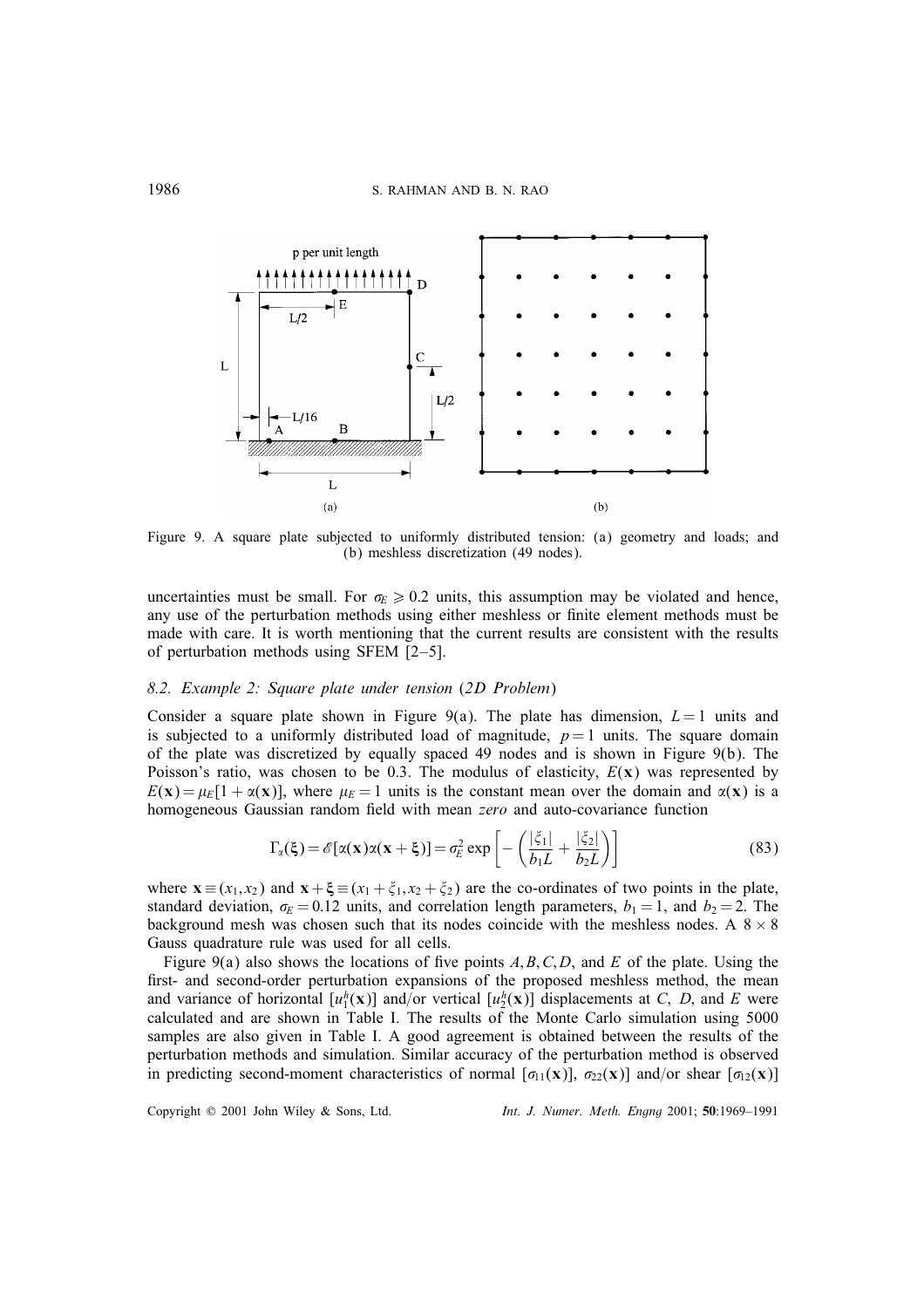|               | Location Response $(a)$ | First-order perturbation<br>Variance<br>Mean |                                                       | Second-order perturbation<br>Variance<br>Mean |                              | Monte Carlo simulation<br>Variance<br>Mean                                                                                                   |                        |
|---------------|-------------------------|----------------------------------------------|-------------------------------------------------------|-----------------------------------------------|------------------------------|----------------------------------------------------------------------------------------------------------------------------------------------|------------------------|
|               |                         |                                              |                                                       |                                               |                              |                                                                                                                                              |                        |
| $\mathcal{C}$ | $u_1$                   |                                              |                                                       |                                               |                              | $-1.459 \times 10^{-1}$ $7.504 \times 10^{-4}$ $-1.477 \times 10^{-1}$ $8.394 \times 10^{-4}$ $-1.479 \times 10^{-1}$ $8.468 \times 10^{-4}$ |                        |
|               | $u_2$                   |                                              |                                                       |                                               |                              | $4.995 \times 10^{-1}$ $3.524 \times 10^{-3}$ $5.056 \times 10^{-1}$ $3.772 \times 10^{-3}$ $5.062 \times 10^{-1}$ $3.951 \times 10^{-3}$    |                        |
| D             | $u_1$                   |                                              |                                                       |                                               |                              | $-1.559 \times 10^{-1}$ $5.310 \times 10^{-3}$ $-1.577 \times 10^{-1}$ $5.868 \times 10^{-3}$ $-1.578 \times 10^{-1}$ $5.908 \times 10^{-3}$ |                        |
|               | $u_2$                   |                                              | $9.901 \times 10^{-1}$ $1.250 \times 10^{-2}$ $1.002$ |                                               | $1.308 \times 10^{-2}$ 1.003 |                                                                                                                                              | $1.382 \times 10^{-2}$ |
| E             | u <sub>2</sub>          |                                              |                                                       |                                               |                              | $9.815 \times 10^{-1}$ $9.288 \times 10^{-3}$ $9.935 \times 10^{-1}$ $9.561 \times 10^{-3}$ $9.948 \times 10^{-1}$ $1.043 \times 10^{-2}$    |                        |

Table I. Mean and variance of displacements by various methods (Example 2).

 $^{(a)}$   $u_1$  and  $u_2$  represent horizontal and vertical displacements, respectively.

|               |                                |                                                  | First-order perturbation                         | Monte Carlo simulation                           |                                                  |  |
|---------------|--------------------------------|--------------------------------------------------|--------------------------------------------------|--------------------------------------------------|--------------------------------------------------|--|
| Location      | Respose <sup>(a)</sup>         | Mean                                             | Variance                                         | Mean                                             | Variance                                         |  |
| A             | $\sigma_{11}$                  | $3.610 \times 10^{-1}$                           | $1.360 \times 10^{-4}$                           | $3.606 \times 10^{-1}$                           | $1.436 \times 10^{-4}$                           |  |
|               | $\sigma_{22}$                  | 1.164                                            | $1.407 \times 10^{-3}$                           | 1.163                                            | $1.486 \times 10^{-3}$                           |  |
|               | $\sigma_{12}$                  | $2.227 \times 10^{-1}$                           | $5.273 \times 10^{-5}$                           | $2.224 \times 10^{-1}$                           | $5.592 \times 10^{-5}$                           |  |
| B             | $\sigma_{11}$<br>$\sigma_{22}$ | $2.785 \times 10^{-1}$<br>$9.421 \times 10^{-1}$ | $8.146 \times 10^{-5}$<br>$9.358 \times 10^{-4}$ | $2.788 \times 10^{-1}$<br>$9.429 \times 10^{-1}$ | $8.375 \times 10^{-5}$<br>$9.620 \times 10^{-4}$ |  |
| $\mathcal{C}$ | $\sigma_{22}$                  | $9.449 \times 10^{-1}$                           | $1.734 \times 10^{-3}$                           | $9.437 \times 10^{-1}$                           | $1.796 \times 10^{-3}$                           |  |

Table II. Mean and variance of stresses by various methods (Example 2).

(a)  $\sigma_{11}$  and  $\sigma_{22}$  represent normal stresses in  $x_1$  and  $x_2$  directions, respectively; and  $\sigma_{12}$  represents shear stress.

stresses at  $A$ ,  $B$  and  $C$  as shown in Table II. Due to negligible differences between the results of first- and second-order perturbations, only the statistics of stresses by the first-order perturbation method are shown in Table II.

Figures 10 and 11 show the variances of horizontal and vertical displacements, respectively, at point D by the second-order perturbation method (closed points and mesh surface) when the correlation distances  $b_1$  and  $b_2$  are varied from 0.5 to 4. The corresponding results of simulation (open points), also shown in the same figures, indicate that the proposed method can predict accurate statistics of random response regardless of the correlation distances.

## *8.3. Example 3: Square plate with a hole under tension* (*2D problem*)

Consider a square plate with a circular hole as shown in Figure  $12(a)$ . The plate has dimension,  $2L = 2L = 40$  units, a hole with diameter,  $2a = 2$  units, and is subjected to a uniformly distributed load of magnitude,  $\sigma^{\infty} = 1$  units. The Poisson's ratio, v was chosen to be 0.3. The modulus of elasticity,  $E(x)$  was represented by  $E(x) = \mu_E[1 + \alpha(x)]$ , where  $\mu_E = 1$  units is the constant mean over the domain and  $\alpha(\mathbf{x})$  is a homogeneous Gaussian random field with mean *zero* and exponentially decaying covariance function given by Equation (83). The values of  $\sigma_E = 0.12$  units,  $b_1 = b_2 = 1$  were selected. Furthermore, the elastic modulus was assumed to be symmetrically distributed with respect to  $x_1$ - and  $x_2$ -axis [see Figure 12(a)]. Hence, only a quarter of the plate needs to be analyzed. The domain of this quarter plate, represented by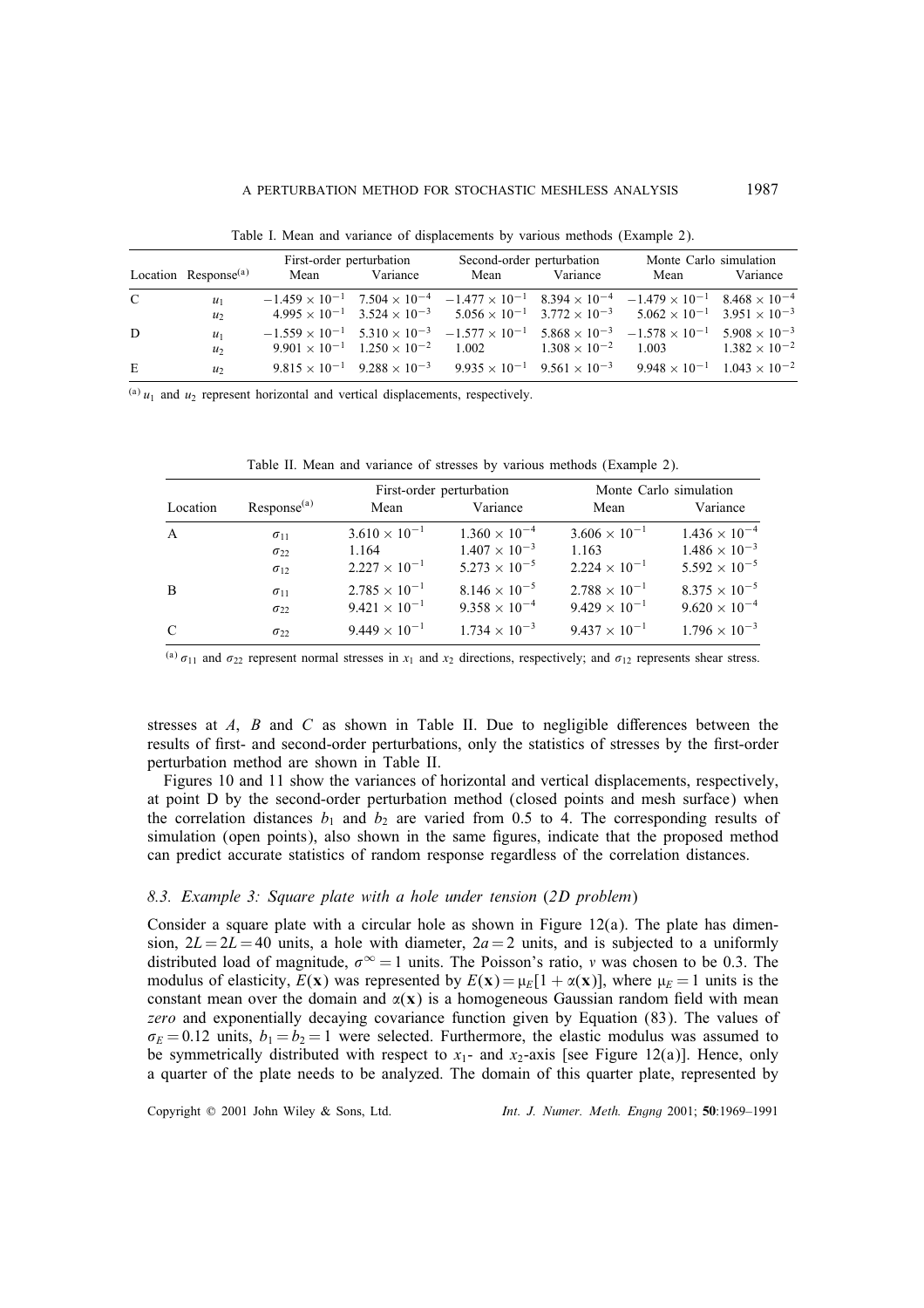

Figure 10. Effect of correlation distance on horizontal displacement at D.



Figure 11. Effect of correlation distance on vertical displacement at D.



Figure 12. A square plate with a hole subjected to uniformly distributed tension: (a) geometry and loads; and (b) meshless discretization (176 nodes).

region ABEDC and shaded in Figure  $12(a)$ , was discretized by 176 nodes and is shown in Figure 12(b).

Tables III and IV shows the mean and variance of various displacements and stresses, respectively, at  $A, B, C, D$ , and E [see Figure 12(a)]. As before both perturbation and simulation (1000 samples) methods were used. For displacements, the results of both first- and secondorder perturbation methods are shown (Table III), where as for stresses, only the results of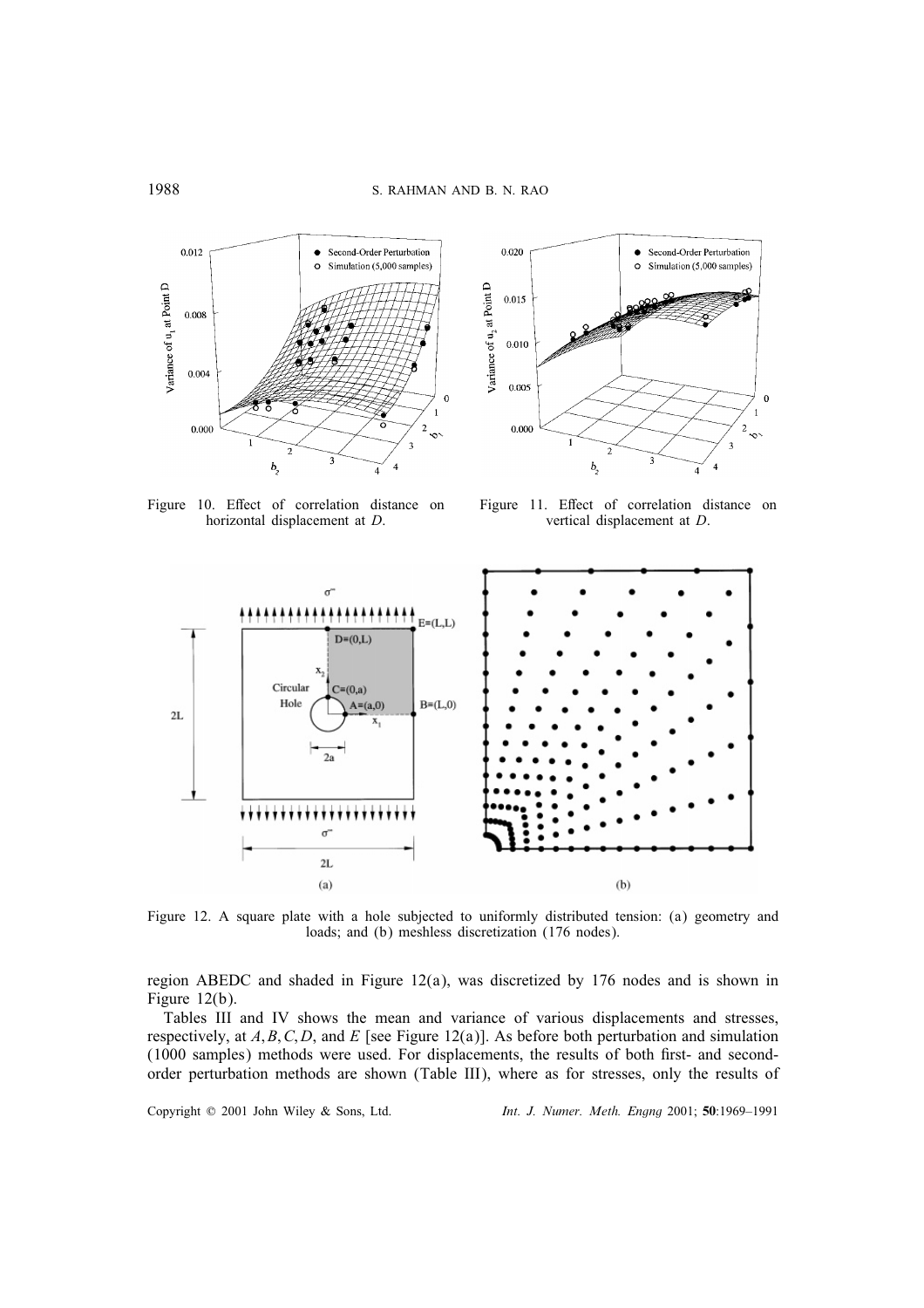|              |                         | First-order perturbation |                               | Second-order perturbation |                               | Monte Carlo simulation                                                                                                                       |                        |
|--------------|-------------------------|--------------------------|-------------------------------|---------------------------|-------------------------------|----------------------------------------------------------------------------------------------------------------------------------------------|------------------------|
|              | Location Response $(a)$ | Mean                     | Variance                      | Mean                      | Variance                      | Mean                                                                                                                                         | Variance               |
| $\mathbf{A}$ | $u_1$                   |                          |                               |                           |                               | $-9.580 \times 10^{-1}$ $1.637 \times 10^{-2}$ $-9.715 \times 10^{-1}$ $1.958 \times 10^{-2}$ $-9.793 \times 10^{-1}$ $1.822 \times 10^{-2}$ |                        |
| B            | $u_1$                   | $-6.144$                 | $3.847 \times 10^{-1}$ -6.217 |                           | $4.008 \times 10^{-1}$ -6.237 |                                                                                                                                              | $4.204 \times 10^{-1}$ |
| $\mathbf C$  | u <sub>2</sub>          | 2.817                    | $9.682 \times 10^{-2}$ 2.852  |                           | $1.070 \times 10^{-1}$        | 2.858                                                                                                                                        | $1.074 \times 10^{-1}$ |
| D            | u <sub>2</sub>          | $2.025 \times 10^{1}$    | 3.567                         | $2.049 \times 10^{1}$     | 3.682                         | $2.061 \times 10^{1}$                                                                                                                        | 3.965                  |
| E            | $u_1$                   | $-5.902$                 | $5.332 \times 10^{-1}$ -5.959 |                           | $5.895 \times 10^{-1}$ -5.965 |                                                                                                                                              | $5.780 \times 10^{-1}$ |
|              | u <sub>2</sub>          | $1.996 \times 10^{1}$    | 3.650                         | $2.019 \times 10^{1}$     | 3.867                         | $2.023 \times 10^{1}$                                                                                                                        | 3.903                  |

Table III. Mean and variance of displacements by various methods (Example 3).

(a)  $u_1$  and  $u_2$  represent horizontal and vertical displacements, respectively.

|               |                        | First-order perturbation |                        | Monte Carlo simulation  |                        |  |
|---------------|------------------------|--------------------------|------------------------|-------------------------|------------------------|--|
| Location      | Respose <sup>(a)</sup> | Mean                     | Variance               | Mean                    | Variance               |  |
| $\mathbf{A}$  | $\sigma_{11}$          | $3.266 \times 10^{-1}$   | $7.398 \times 10^{-4}$ | $3.271 \times 10^{-1}$  | $7.382\times10^{-4}$   |  |
|               | $\sigma_{22}$          | 1.290                    | $7.413 \times 10^{-3}$ | 1.294                   | $7.284 \times 10^{-3}$ |  |
|               | $\sigma_{12}$          | $1.906 \times 10^{-1}$   | $1.578 \times 10^{-4}$ | $1.903 \times 10^{-1}$  | $1.641 \times 10^{-4}$ |  |
| B             | $\sigma_{22}$          | $9.937 \times 10^{-1}$   | $3.517 \times 10^{-3}$ | $9.957 \times 10^{-1}$  | $3.831 \times 10^{-3}$ |  |
| $\mathcal{C}$ | $\sigma_{11}$          | $-5.858 \times 10^{-1}$  | $2.100 \times 10^{-3}$ | $-5.895 \times 10^{-1}$ | $2.189 \times 10^{-3}$ |  |
|               | $\sigma_{22}$          | $1.127 \times 10^{-1}$   | $1.816 \times 10^{-4}$ | $1.116 \times 10^{-1}$  | $1.880 \times 10^{-4}$ |  |
|               | $\sigma_{12}$          | $1.598 \times 10^{-1}$   | $1.774 \times 10^{-4}$ | $1.596 \times 10^{-1}$  | $1.735 \times 10^{-4}$ |  |
| D             | $\sigma_{22}$          | 1.005                    | $2.186 \times 10^{-5}$ | 1.005                   | $2.499 \times 10^{-5}$ |  |
| E             | $\sigma_{22}$          | $9.979 \times 10^{-1}$   | $3.549 \times 10^{-4}$ | $9.967 \times 10^{-1}$  | $3.955 \times 10^{-4}$ |  |

Table IV. Mean and variance of stresses by various methods (Example 3).

(a)  $\sigma_{11}$  and  $\sigma_{22}$  represent normal stresses in  $x_1$  and  $x_2$  directions, respectively; and  $\sigma_{12}$  represents shear stress.

first-order perturbation method are presented (Table IV). The agreement between the results of perturbation and simulation methods is excellent.

## 9. SUMMARY AND CONCLUSIONS

A new stochastic meshless method was developed for solving linear-elastic, boundary-value problems involving random material properties. The material property was modelled as a homogeneous random field. Unlike the finite element method, the meshless method requires no structured mesh, since only a scattered set of nodal points is required in the domain of interest. There is no need for fixed connectivities between nodes. In conjunction with the meshless method, classical perturbation expansions were derived to predict the mean and covariance properties of stochastic response. Numerical examples based on 1D and 2D problems are presented to examine the accuracy and convergence of the stochastic meshless method. A good agreement is observed between the results of the proposed method and Monte Carlo simulation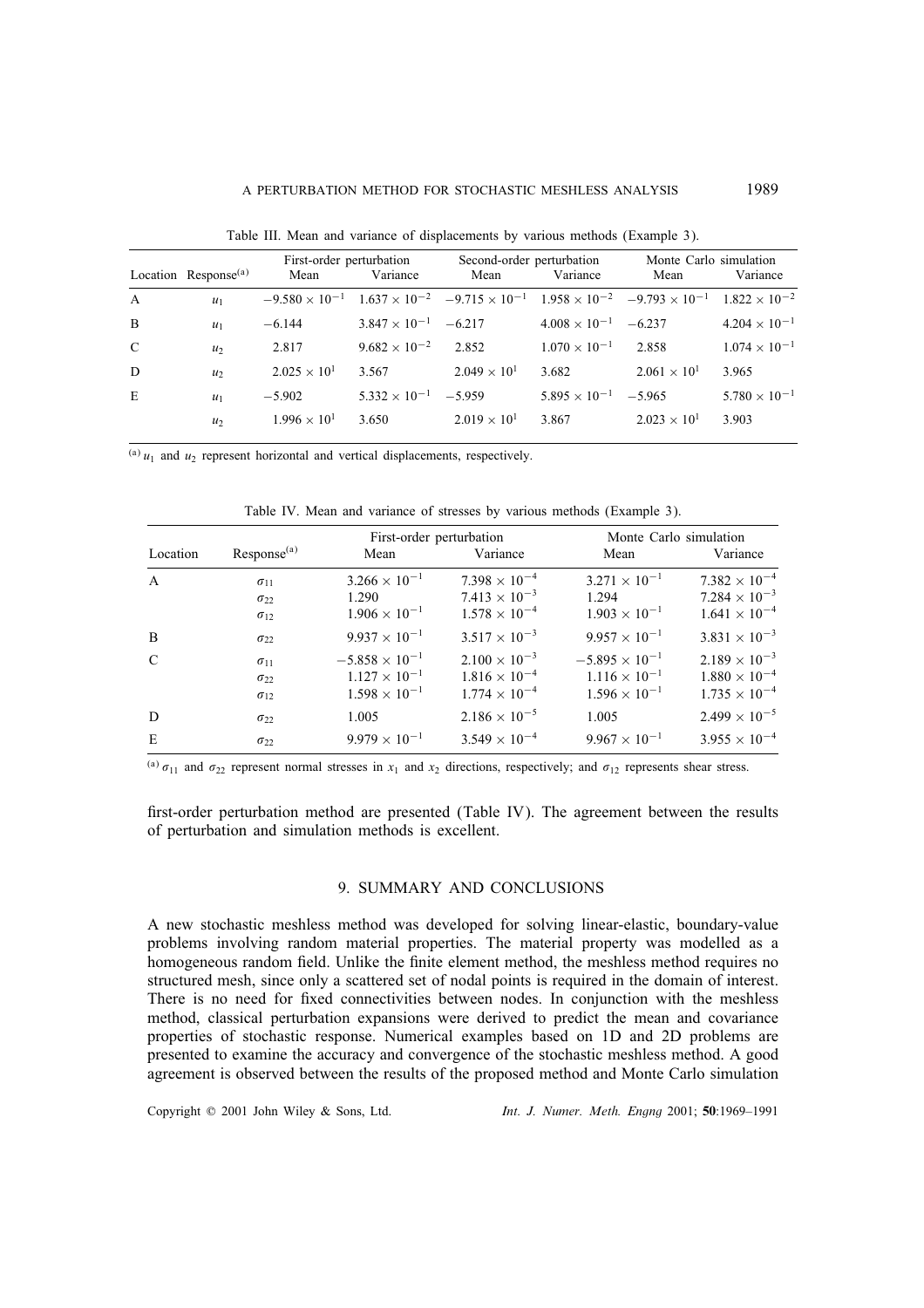when the random fluctuations are small. Furthermore, the stochastic meshless method provides convergent solutions of random response. Since mesh generation of complex structures can be a far more time-consuming and costly effort than the solution of a discrete set of equations, the proposed meshless method provides an attractive alternative to finite element method for solving stochastic mechanics problems.

#### ACKNOWLEDGEMENTS

The authors would like to acknowledge the financial support by the U.S. National Science Foundation (Grant No. CMS-9900196). Dr. Ken Chong was the Program Director.

#### **REFERENCES**

- 1. IASSAR Subcommittee on Computational Stochastic Structural Mechanics. *A State-of-the-Art Report on Computational Stochastic Mechanics*, Schueller GI (ed.). *Probabilistic Engineering Mechanics* 1997; 12(4):  $197 - 321$ .
- 2. Liu WK, Belytschko T, Mani A. Random fields finite element. *International Journal for Numerical Methods in Engineering* 1986; 23:1831–1845.
- 3. Liu WK, Mani A, Belytschko T. Finite element methods in probabilistic mechanics. *Probabilistic Engineering Mechanics* 1987; 2(4):201–213.
- 4. Adomian G, Malakian K. Inversion of stochastic partial dierential operators—the linear case. *Journal of Mathematical Analysis and Applications* 1980; 77(2):505–512.
- 5. Yamazaki F, Shinozuka M. Neumann expansion for stochastic nite element analysis. *ASCE Journal of Engineering Mechanics* 1988; 114(8):1335 –1354.
- 6. Der Kiureghian A, Liu P-L. Structural reliability under incomplete probability information. *ASCE Journal of Engineering Mechanics* 1986; 112(1):85 –104.
- 7. Der Kiureghian A, Ke J-B. The stochastic nite element method in structural reliability. *Probabilistic Engineering Mechanics* 1988; 3(2):83 – 91.
- 8. Zhang J, Ellingwood B. Orthogonal series expansions of random fields in reliability analysis. *ASCE Journal of Engineering Mechanics* 1994; 120(12):2660 – 2677.
- 9. Shinozuka M, Astill J. Random eigenvalue problem in structural mechanics. *AIAA Journal* 1972; 10(4): 456 – 462.
- 10. Shinozuka M, Lenoe E. A probabilistic model for spatial distribution of material properties. *Engineering Fracture Mechanics* 1976; 8(1):217 – 227.
- 11. Lucy L. A numerical approach to testing the fission hypothesis. *Astronomical Journal* 1977; 82:1013–1024.
- 12. Monaghan JJ. An introduction to SPH. *Computer Physics Communications* 1988; 48:89 96.
- 13. Libersky LD, Petschek AG, Carney TC, Hipp JR, Alliahdadi FZ. High strain Lagrangian hydrodynamics. *Journal of Computational Physics* 1993; 109;67 – 75.
- 14. Nayroles B, Touzot G, Villon P. Generalizing the finite element method: diffuse approximation and diffuse elements. *Computational Mechanics* 1992; 10:307-318.
- 15. Belytschko T, Lu YY, Gu L. Element-free Galerkin methods. *International Journal for Numerical Methods in Engineering* 1994; 37:229 – 256.
- 16. Lu YY, Belytschko T, Gu L. A new implementation of the element free Galerkin method. *Computer Methods in Applied Mechanics and Engineering* 1994; 113:397 – 414.
- 17. Belytschko T, Lu YY, Gu L. Crack propagation by element-free Galerkin methods. *Engineering Fracture Mechanics* 1995; 51(2):295 – 315.
- 18. Rao BN, Rahman S. An efficient meshless method for fracture analysis of cracks. *Computational Mechanics* 2000; 26(4):398– 408.
- 19. Duarte CAM, Oden JT. H-p clouds—an h–p meshless method. *Numerical Methods for Partial Dierential Equations* 1996; 12(6):673 – 705.
- 20. Melenk JM, Babuska I. The partition of unity finite element method: basic theory and applications. *Computer Methods in Applied Mechanics and Engineering* 1996; 139:280-314.
- 21. Liu WK, Jun S, Zhang YF. Reproducing kernel particle methods. *International Journal for Numerical Methods in Fluids* 1995; 20:1081–1106.
- 22. Liu WK, Li S, Belytschko T. Moving least square kernel Galerkin method—Part I: Methodology and convergence. *Computer Methods in Applied Mechanics and Engineering* 1997; 143:422 – 433.
- 23. Lancaster P, Salkauskas K. Surfaces generated by moving least squares methods. *Mathematics of Computation* 1981; 37:141–158.